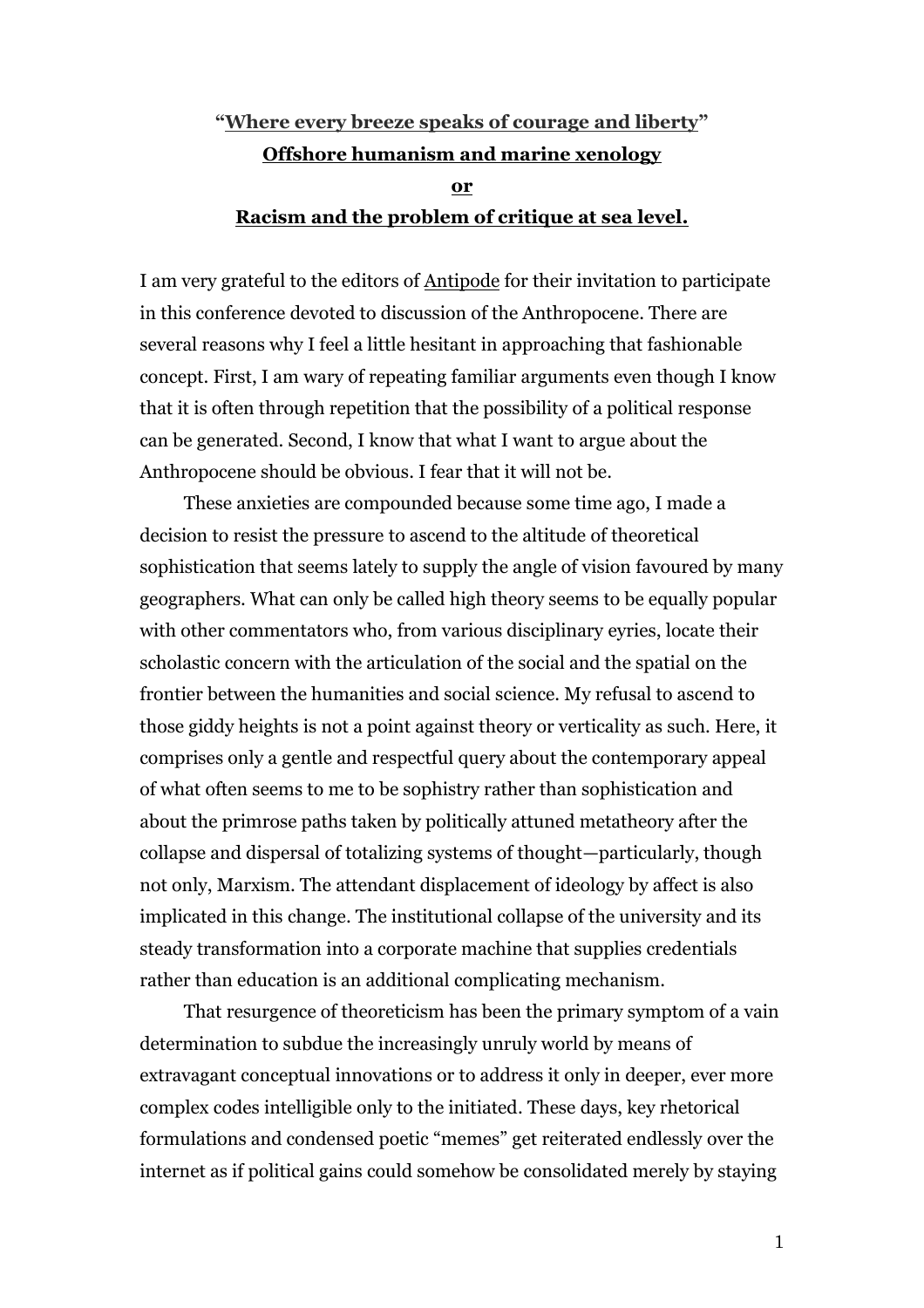on epistemological or precognitive message. Another of the hallmarks of this change is the combative anti-humanism that is a principal target of my argument below. Like today's popular post-humanist reflexes, that response is closely associated with contemporary invocation of the Anthropocene as a threshold in time, nature and history alike. I am sceptical about that concept for reasons I will explain below. I suspect it has its greatest significance for people who are coming late to the problems of political ecology and may not have thought deeply either about "environmentalism" or about the genealogy of western understanding of time. <sup>1</sup> The concept of the Anthropocene seems to be most potent and seductive where history is rendered in its thinnest forms and where the shift into a geological temporality seems unexceptional and obvious.

Before I proceed further, I would like to say that I am especially happy to begin this conversation here in the City of Exeter, once a wool-opolis second only to Bristol in its economic power. The city hosted a notable seventeenthcentury lobby advocating free trade with Africa<sup>2</sup>. Dartmouth, just a little further south down the coast, is notable for having been one of the points of assembly for the Second Crusade in 1147. <sup>3</sup> It is only Britain's post-imperial melancholia that deprives this extraordinary region of its worldliness. This is Devon, the home of seafarers, explorers, imperial pioneers and slavers: Walter Raleigh, Francis Drake, John Hawkins, Humphrey Gilbert, Richard Grenville and their like. It is also the birthplace and the resting place of J. A. Froude, the Oxford historian and biographer whose influential writing on seafaring, hydrarchy and the civilizing power of English dominion in the West Indies has lately found a new place in the online curriculum of the rising, neoreactionary "Alt-right" movement.<sup>4</sup>

There was a proud, but these days too little known, history of slave trading from these parts. It was often conducted in conjunction with the Dutch merchants who were so closely connected to the political economy of the area during the bloody epoch of the "triangular trade" when Devonshire's serge cloth commanded a high price. This is therefore an ideal place from which to begin to reflect on the history and contemporary significance of what I want to call "offshore humanism" as well as to explore related matters that bear upon the conference theme.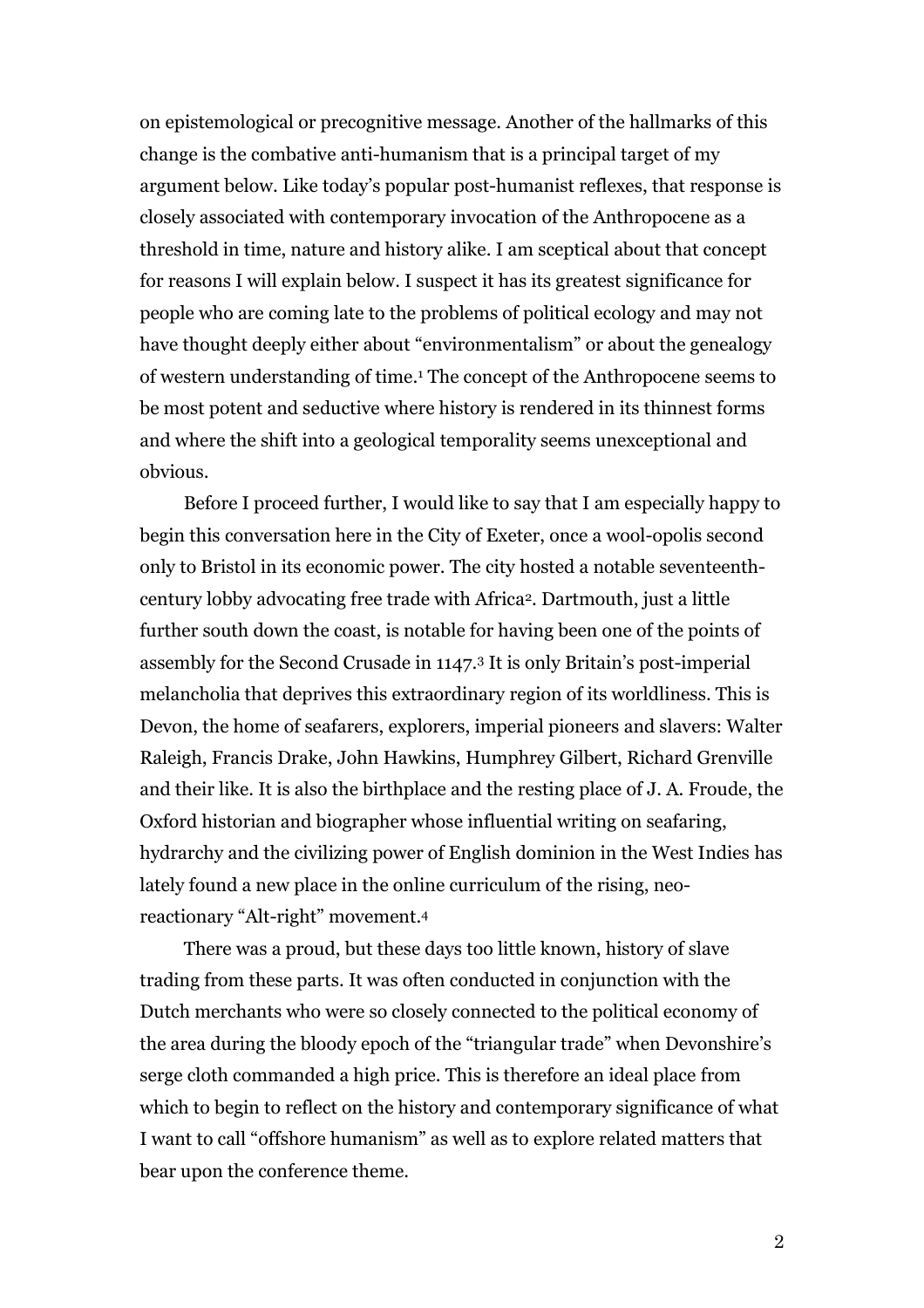The things I want to say in the spirit of sea-level theory may well sound vulgar. My argument begins with a note of caution. After the end of critique was announced, but before the steady rise of object ontologies reached its apogee, nobody who has been party to the urgent conversations that have reproduced and extended the "black radical tradition"<sup>5</sup> needed to be reacquainted with the manifold problems arising from the social life of objects or the complexities of interacting with things and nature. The slaves from many parts of Africa who were exchanged for rum, cloth, guns, salt-cod and other commodities, recoiled from their own brutal reification as labour, as capital and as brute. They asserted their own humanity and subjectivity, using that challenge to better understand themselves and their predicament. They became, as Fanon put it, objects among other objects: valuable, infrahuman commodities circulating in a complex and highly-differentiated, economic system. By now, we should all know that their various descendants—lodged inside and outside the tarnished citadels of overdevelopment—have inherited elements of a distinctive consciousness that arose from this irreducibly modern condition.

An extensive, commercial market built around the subordination of those African peoples and the exploitation of their forced labour, supplied the economic infrastructure of Atlantic modernity. <sup>6</sup> Its belligerent, oceanic operations were possible only because those vulnerable people were, and often still are, judged to belong to nature rather than to history, society or culture. The contested story of their infrahuman condition can be unearthed from the archives of modern, racial slavery: "capitalism with its clothes off".<sup>7</sup>

I do not consider that repository of discomforting information as any sort of property, but I know that I have a duty to it which colours my ethical and political perspectives. That obligation deprives me of the privilege of being able to pause, stand back for a moment and then chose between the two principal tendencies in twenty-first century social thought carefully identified by Mckenzie Wark in Molecular Red, his stimulating book on theory for the Anthropocene age. Wark outlines those options in the following way: "One is a revival of a kind of revolutionary subjectivity, a psychoanalytic Leninist sublime. The other is a kind of speculative absolute, a theory purified of any merely human phenomenal dimension and set free in a hyper-chaotic or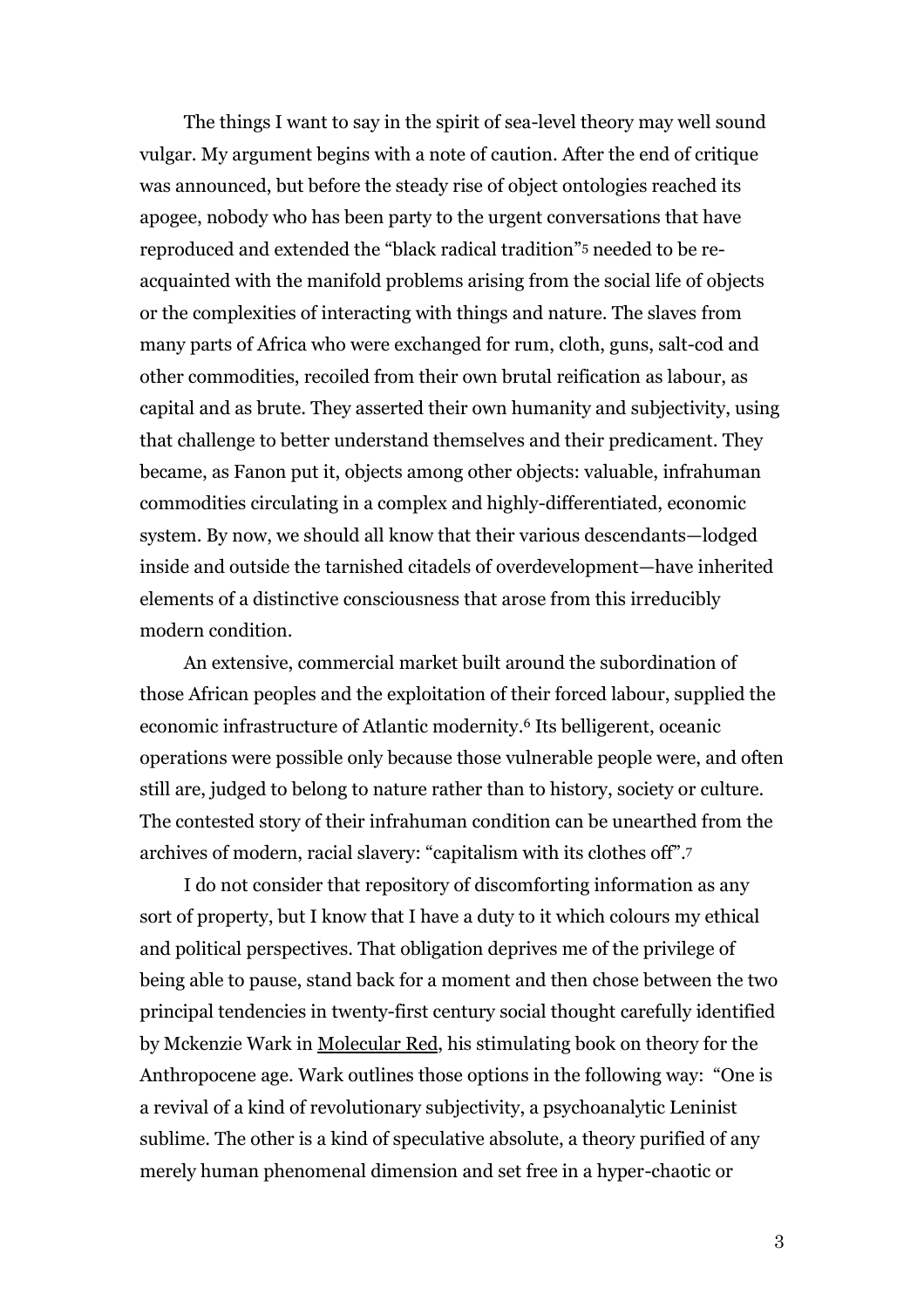vitalist cosmos."<sup>8</sup> The approach I wish to identify acknowledges those influential tendencies but seeks to work around, or perhaps burrow underneath, them. It arises with the realisation that neither vitalism nor mechanism are adequate in pursuing the racialised particularity of the imaginary infrahuman, its reflexive self-understanding or its poetic summoning. I cannot forget that, before critique fell into disrepute and variants of actor-network theory began to dominate the mood under the big, bright umbrella of the ontological turn, similar lessons might have been learned from older sources that were both more disreputable and more exhilarating.

One such trove is surely Herman Melville's passionate planetary ontology of labouring humans, marine life, weather, capital and objects which, against the expectations of many scholastic guardians of his work, secretes in its poetics an argument about the elemental significance of racism and modern racial orders. These days, hordes of radical, young people read the land-locked Bartelby as a philosophical and political parable. However, that precarious, disenchanted constituency is usually reluctant to endow either Melville's Moby Dick or his gnomic novella Benito Cereno with quite the same heft. The unsettling story in the latter volume turns around its protagonist's inability to see racialised things clearly and interpret them with care. Slavery's pelagic theatre of power reveals its hidden character in a grey, watery confrontation between the properly human and the supposedly infrahuman. The mutinied slaves enact the choreography of their submission while actually being in command of their floundering journey to freedom. However, we learn in the concluding pages, that it was the brain not the body of Babo, the Negro captain of their ship, that had "schemed and led the revolt". In that decaying, bewilderingly racial frame, even Don Benito's "silver-mounted sword, apparent symbol of despotic command, was not, indeed, a sword, but the ghost of one. The scabbard, artificially stiffened, was empty." <sup>9</sup> Identifying and classifying human beings, particularly with regard to the lowly figure of the African who has been made a Negro at the point of a sword, presents willfully innocent whiteness with a profound interpretative test.

The historian Greg Grandin, has written insightfully about **Benito** Cereno. He points out usefully that "What Melville is doing . . . is taking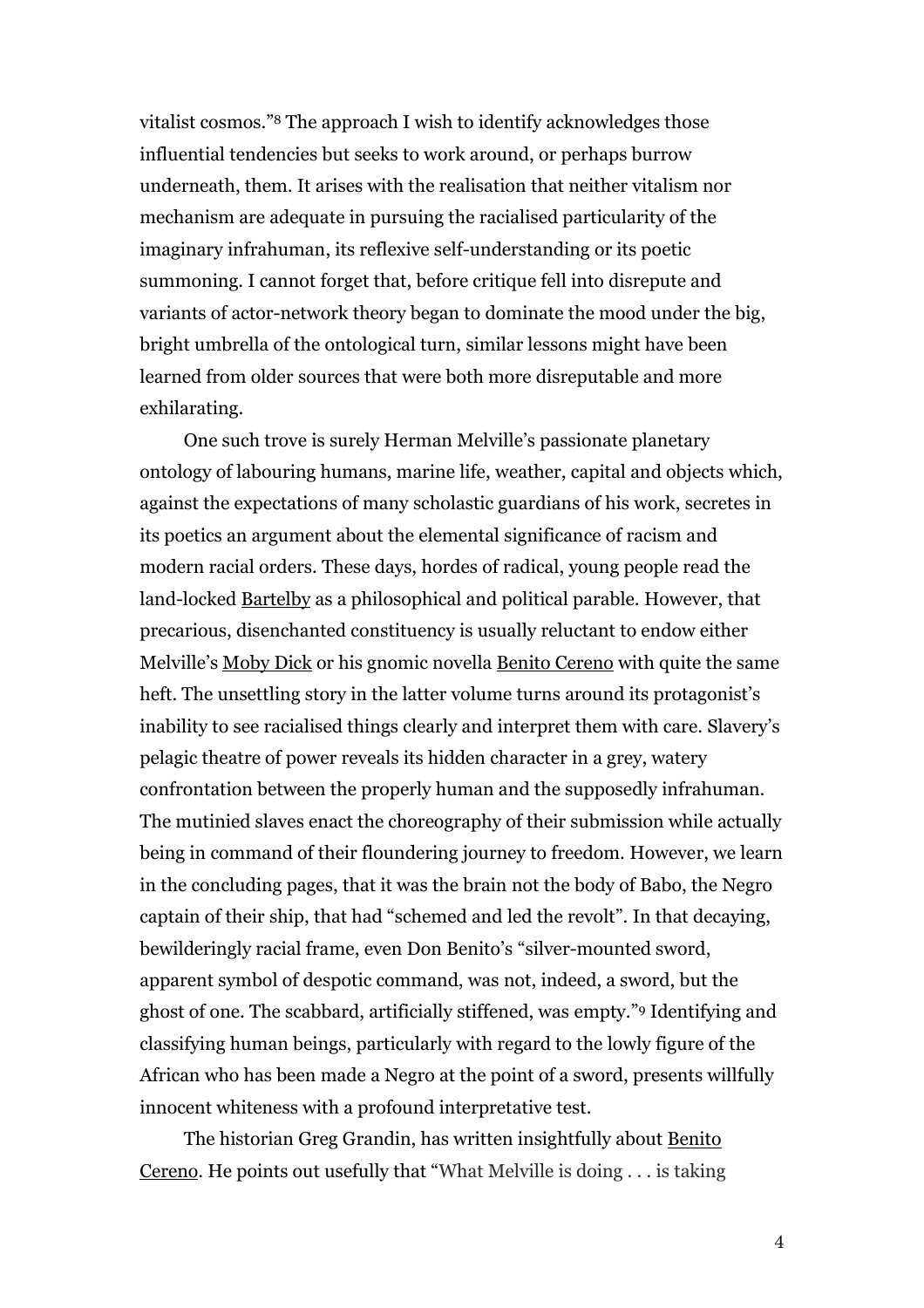Hegel's famous master-slave allegory—a dyad of interdependence—and adding a witness to make it a trio."10 But, if as Grandin suggests, we make Ishmael's negative inquiry "who ain't a slave?" into a starting point, we can acquire more than just an unusual perspective on the contested nautical boundaries of oppression and exploitation. That provocative, foundational question can help us to steer different courses. We can proceed instead towards a transformed understanding of the common human condition glimpsed in Benito Cereno's ontologically corrosive mesh of relationality. That evasive prize is allied with Melville's interest in the possibility that black humanity was doomed to be misrecognized in the figure of The Negro with which it had been systematically confounded by cruel, transoceanic commerce.

Obliquely acknowledged by Melville, Frederick Douglass's 1853 novella The Heroic Slave had also examined a shipboard mutiny by slaves. Douglass's characters discuss the rebellion of slaves on board the good ship Creole and debate the thorny problem of how the change from strictly tellurian sovereignty to maritime authority and conditions affected the personality and spirit of enslaved Africans as well as those of their captors. In answer to Mr. Williams' complacent observation that "a nigger's a nigger on sea or land" the ship's first mate replies: " . . . all that you've said sounds very well *here* on shore, where, perhaps, you have studied negro character . . . I deny that the negro is, naturally, a coward or that your theory of managing slaves will stand the test of *salt* water . . . It is one thing to manage a company of slaves on a Virginia plantation, and quite another thing to quell an insurrection on the lonely billows of the Atlantic where every breeze speaks of courage and liberty."<sup>11</sup>

The venerable, libertarian Marxist from Trinidad, CLR James, is another figure that I wish to identify with this interpretative stance and the critical options it can generate. These positions need to be carefully set apart from the tendencies so usefully identified by Wark. They have appeared within and beyond the precincts of the black Atlantic. But James, whose own libertarian communism was as unwavering as it was restless, provides a good place to continue this preliminary survey. In his memorable, book-length, 1953 plea to the US immigration authorities against his deportation, James claimed that it had been Melville's relationship to the sea and global commerce that enabled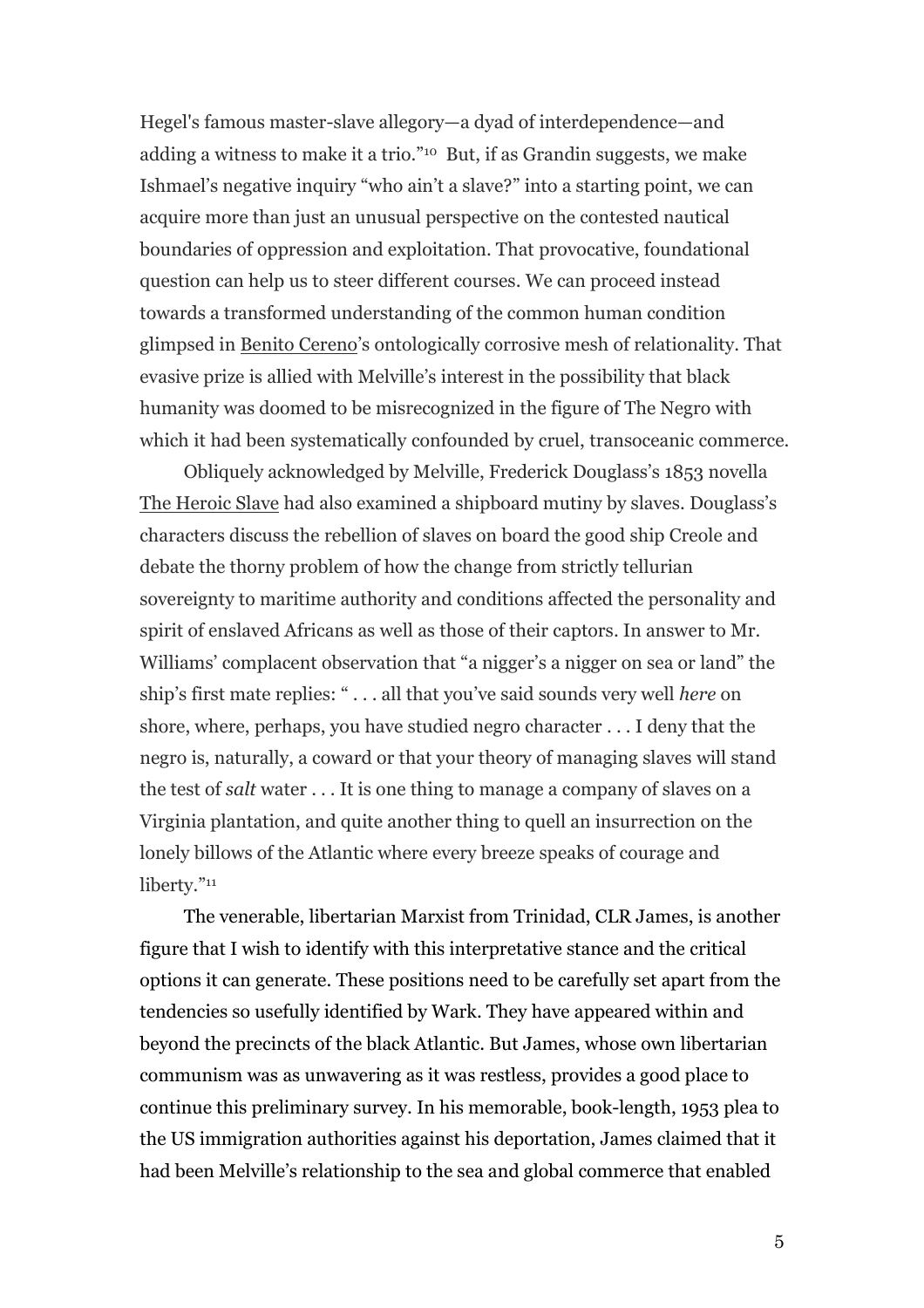him to see the future of capitalism more clearly than any other writer of the period in which colonial rule was being formalized as imperial conceit. The sea, and the distinctive habits it inculcated into ports and, most importantly, into the heteroglot, planetary, seafaring proletariat, the forms of inter-dependency involved in their labour and the character of leadership exercised in the wooden world of their hard, pelagic travel, elevated Melville's insights to the greatest critical significance:

"Melville is not the only representative writer of industrial civilization. He is the only one there is. In his great book the division and antagonisms and madnesses of an outworn civilization are mercilessly dissected and cast aside. Nature, technology, the community of men, science and knowledge, literature and ideas are fused into a new humanism, opening a vast expansion of human capacity and human achievement. *Moby Dick* will either be universally burnt or be universally known in every language as the first comprehensive statement in literature of the conditions and perspectives for the survival of Western Civilization."<sup>12</sup>

In its Cold War setting, the novelty of this worldly humanism would be confirmed and conveyed by its absolute break with the racial ordering of human life. Similar aspirations towards the same end were often located rhetorically between the poles of civilization and barbarism that defined James' critical standpoint. This intransigent approach to the horrors of the twentieth century resonated widely across the writings of black atlantic intellectuals. It re-appears in several different accents in the militant work of Du Bois, Alain Locke, Senghor, Fanon, Wright, Baldwin, Sylvia Wynter, June Jordan and a number of others, before as well as after the catastrophe of the Third Reich, inside and beyond Europe's frontiers. An inventory of their various positions is beyond the scope of this lecture, however, keeping in mind their appeals to what Wynter has described as the "re-enchantment of humanism", I suggest we should explore the recurrent appeal of this utopian possibility, and seek to discover not only where it has chimed with broader conversations about race, humanity and species life but also how it might now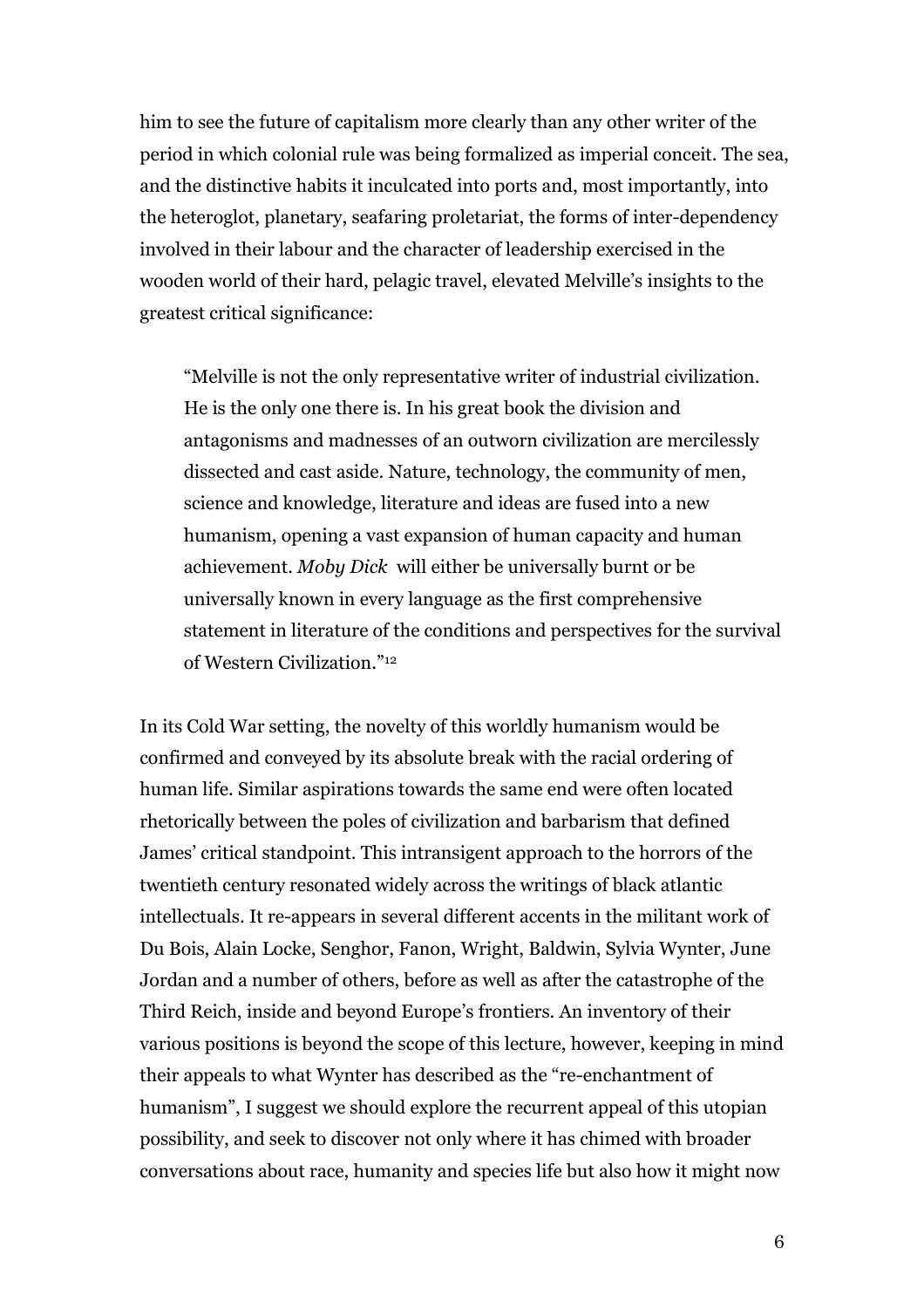contribute to a more refined understanding of political ecology than is possible under the flattening anxieties that have made the concept of the Anthropocene so widely appealing today.

Counterposing this demanding, antiracist goal to today's timid eschatologies may sound parochial, but it is not. The refiguration of the human outside of raciology has enormous consequences—not least for the critique of epistemology and the politics of truth. It connects readily with conceptual and ethical resources located in the output of romantic and materialist writers who have been dismissed as pessimistic and even catastrophist in their approach to the common life of our species. A number of different local and national traditions should immediately be acknowledged. We can say, for example, that during the twentieth century, the coastal regions of the US contributed much to this recomposition. The cosmologies of indigenous, non-european peoples inspired the ecological movement. The watery interests of Rachel Carson and the rocky mysticism of the Californian poet Robinson Jeffers are two further obvious examples. The different feminist projects encapsulated in the contributions of Carolyn Merchant, Val Plumwood and Vandana Shiva might be a third. These discrepant figures might also be connected through the complex materialism that they hold in common.

During earlier stages of the romantic repudiation of enlightenment, the Mediterranean world fostered the bleak, cosmic preoccupations of the philosopher poet Giacomo Leopardi. They lent themselves to the construction of a ruthless change of scale in which the trivial antics of human beings were reduced to a negative, fluctuating or marginal presence in the recursive, tragic complexity of life. Among many "romantic" European voices, Leopardi's is notable—though hardly alone--because his idiosyncratic philosophical outlook demanded that he develop an interest in the ethics of slavery ancient and modern. This is explicitly revealed in his aphoristic <u>Pensieri</u>.13 Racial slavery is one fleeting instance of the perfidy of human beings and the wholesale failure of their trifling ethical systems over which Leopardi's cosmic pessimism about our species is erected. Here he is, in the last winter of his life, standing on the desolate, arid slopes of Vesuvius and reflecting on the unique ability of the plant broom to thrive there. He employs that meditation to weigh the worth of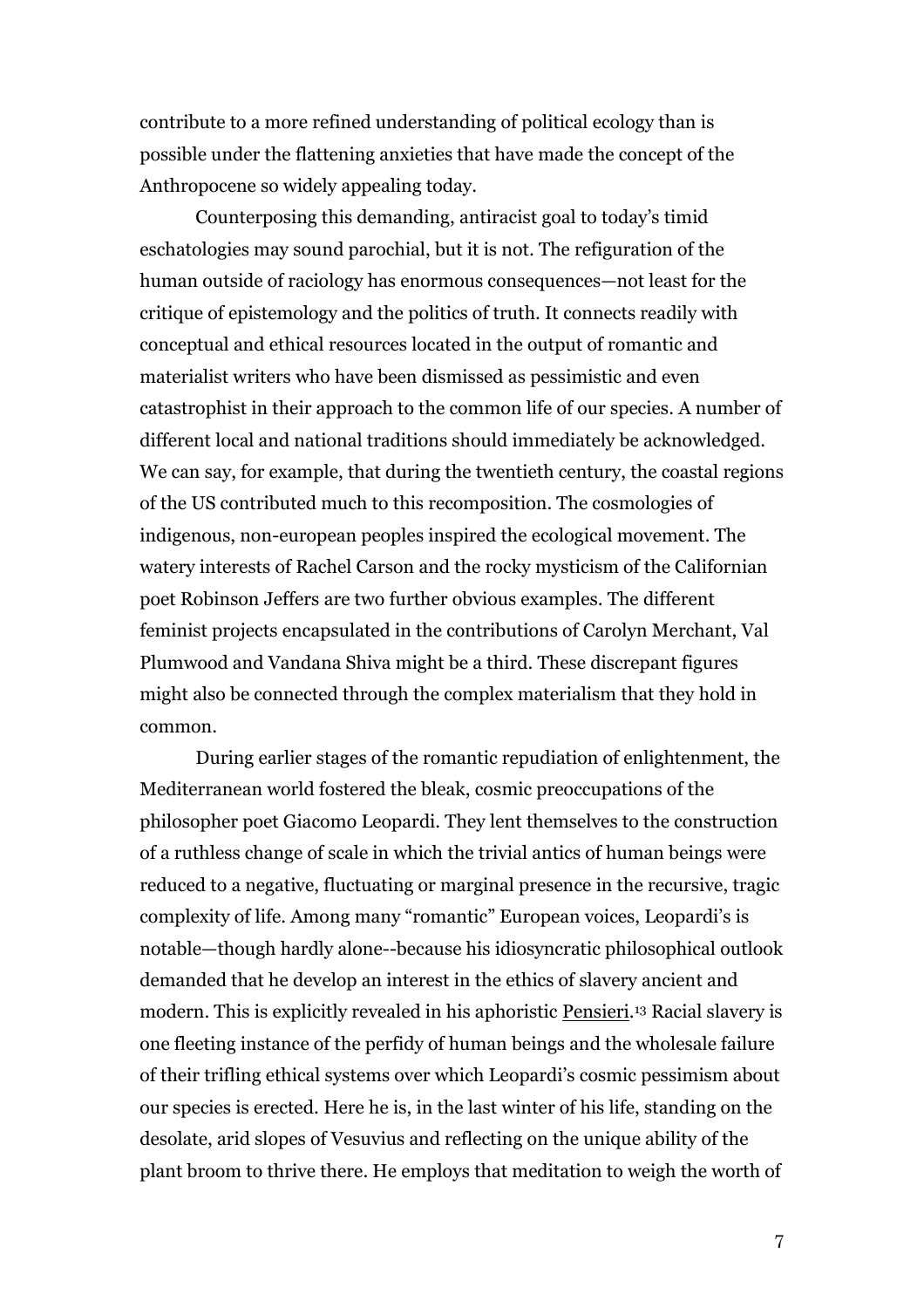human life against the other varieties with which we interact as well as to "explore the fragility and impotence of man before the inexorable power of nature".<sup>14</sup>

Let him who loves to praise our state come to these slopes and see how well our kind is served by loving nature. And he can fairly judge the power of the human race Whom their cruel nurse can with a slight movement, when they fear it least, with the slightest movement in a moment partly destroys, and can with movements not much greater suddenly annihilate. Represented on these slopes you see The *magnificent progressive destiny* of humankind.<sup>15</sup>

Leopardi's profound, pessimistic responses to the burden of living greatly influenced Melville's writing. <sup>16</sup> The extent of their impact on Melville should be apparent from more than the Italian's appearance in the long poem Clarel.

This kind of thinking may yet yield insights that we will need in order to respond to the trials that await us as a result of the toxification of our climate and the depletion of the biosphere. In my own education, these sentiments mesh with themes familiar from Schoepenhauer and Nietzsche, thinkers who had also been affected by Leopardi's lucid pessimism. Their responses can be connected with strands of analysis that arose in later, twentieth-century ecological critiques of Marxism as a kind of productivism that had complacently proposed a triumphalist account of the relationship between human beings and nature.

Skipping over the lengthy genealogies of atheism, materialism and pessimism that would be required by a more complete argument than this, we may discover additional links between these lines of inquiry and the largely forgotten writings of the East German Rudolph Bahro on his journey from red to green, from his life as an opponent of Stalinism to his advocacy of a spiritually-infused and sustainable social life. In more conventional academic frameworks, comparable concerns surfaced in the writing of the philosophers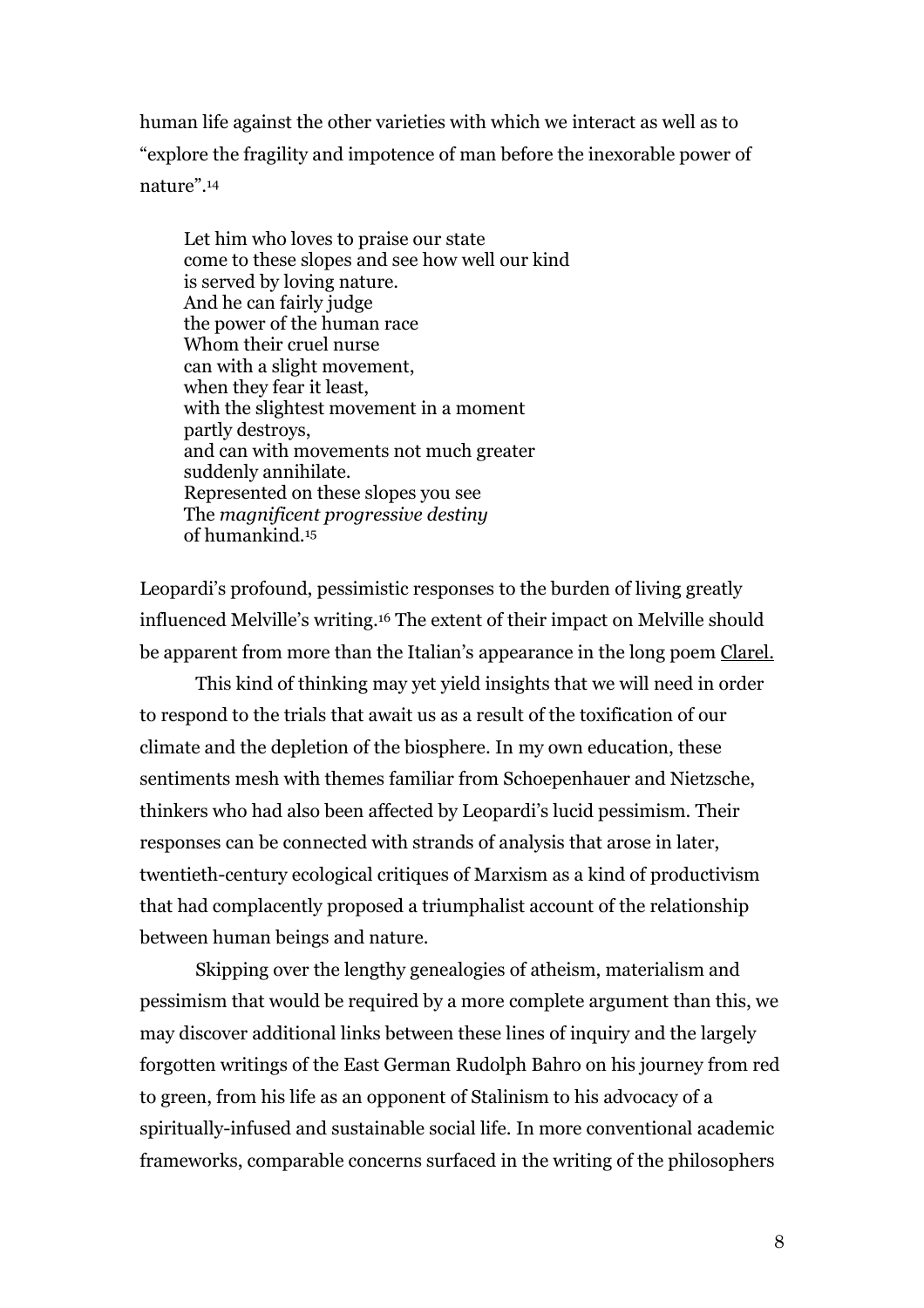Kate Soper and Sebastiano Timpanaro on nature and human needs. The more sociologically minded commentary on these topics supplied by diverse figures like my ex-colleague Ted Benton, André Gorz (who was a farmer) and his anarchist scourge Murray Bookchin was similarly inspiring. This dialogue might also include the distant voices of James O'Connor, Boris Frankel and Ulrich Beck. The gloomy yet firmly cosmopolitan constellation they compose, is dominated by the decisive, luminous commentaries on capitalism, photosynthesis and entropy developed by the renegade sociologist, failed farmer and sometime food-policy researcher Robin Jenkins, author of The Road To Alto a study of his inability to farm the inhospitable land of the Sierra de Monchique in southern Portugal after the overthrow of Fascism there. 17 Jenkins' innovative writing in the journal **Emergency<sup>18</sup>** introduced me to the work of Carnot and Moleschott, taught me about entropy and the importance of Marx and Engels' response to the second law of thermodynamics and the history of theorizing the relationship of thermodynamics to photosynthesis. I mention these authors and the lines of thought they pursued because today's enthusiasm for the Anthropocene should not require us to pretend that such vital conversations commenced only recently, for example in the Californian provocations of Donna Haraway whose interventions always seemed to me to have been guided by the occult modernism of Jeffers, the "de-humanist" poet of Big Sur.

Much of what is most interesting and useful in this unpopular archive is seldom read because it was conducted either outside the boundaries of the university or with brazen disregard for the sanctity of its formal, scholastic disciplines. Even among professional geographers who've been exposed to John Agnew on political geography, to the writing of Gerard Toal, or Philip Steinberg's compelling treatment of the social construction of the ocean, we cannot assume any familiarity with the methodological strategies or ethical standpoints of political ecology especially when they are articulated purposively as part of circum-pelagic analysis devoted to addressing culture as, and in, water.

Oceanic travel made modern port cities special places—rich environments where trans- and intercultural contacts, trading, linguistic transformation and mutual influence have been constitutive forces that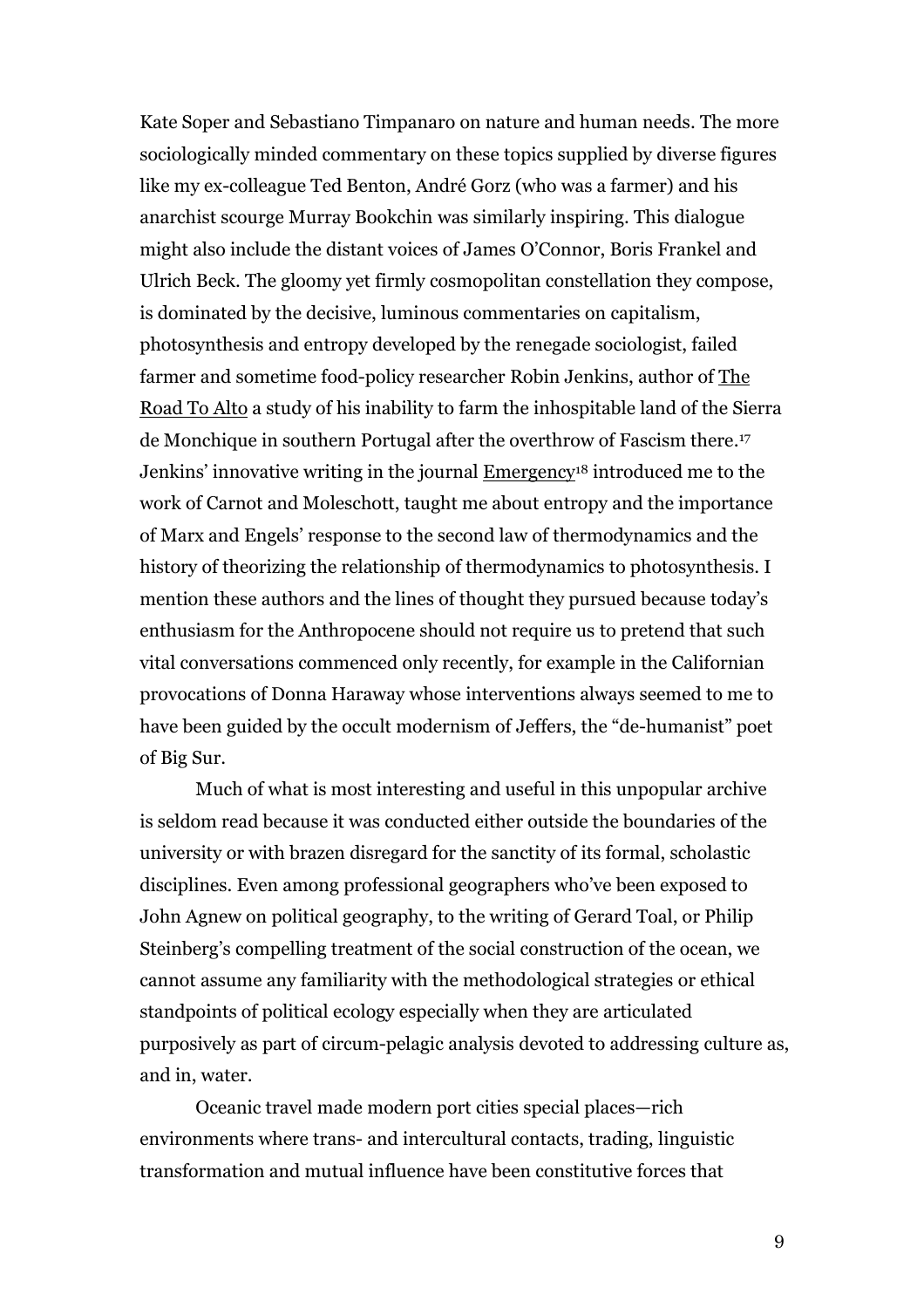shaped government, law and the application of the science of police. Rachel Carson and John Gillis have shown why coasts and shores should be regarded as uniquely important locations. <sup>19</sup> Those places mark not only the ancient epiphany of human being but become the nodal points in intersecting planetary webs of trade, information and accumulation. At the shoreline and on the quayside, land-based sovereignty confronted the unruly force of rivers and oceans as well as the distinctive habits, peregrinations and insubordinate mentalities of those who worked upon the waters. Conflicting hydrarchies<sup>20</sup> counterpointed the fateful transmutation of living African people into the human cargo that catalyzed the economic magic of European capitalism: Iberian, Dutch and then English.

## Using racial subordination as a compass

I began by rejecting the idea of high altitude theorizing because it is at odds with the lowly watery orientation I want to employ here. Water flows down, not up. The difference in style is worth underscoring because operating at sea level also helps to emphasise that the following argument is delivered from a limited position defined principally by my concerns as an anatomist of *racial* subordination, governmentality and conflict. I do not, however, see the resulting political actors, historical formations and social habits as simple products of nature or even as *natural* phenomena. They were made historically by the most dynamic of racialising systems. The first steps in critical analysis of these assemblages and their constitutive power always involve their de-naturing. That basic move remains for me, just as it was for Fanon and Wynter, the premise of *all* efforts at disalienation.

I have already said that this approach includes an obligation to the bloody archive of suffering under racial orders and their colonial nomoi. That reverence alters how we read and interpret the discourse of the Anthropocene and assess its widespread contemporary appeal as a historical marker for the end of natural evolution and the catastrophic inscription of human agency in geological time.

Recent enthusiasm for the Anthropocene has to be understood symptomatically. It must be appreciated as part of the contemporary crisis of *radical* thought and imagination. That chronic condition connects most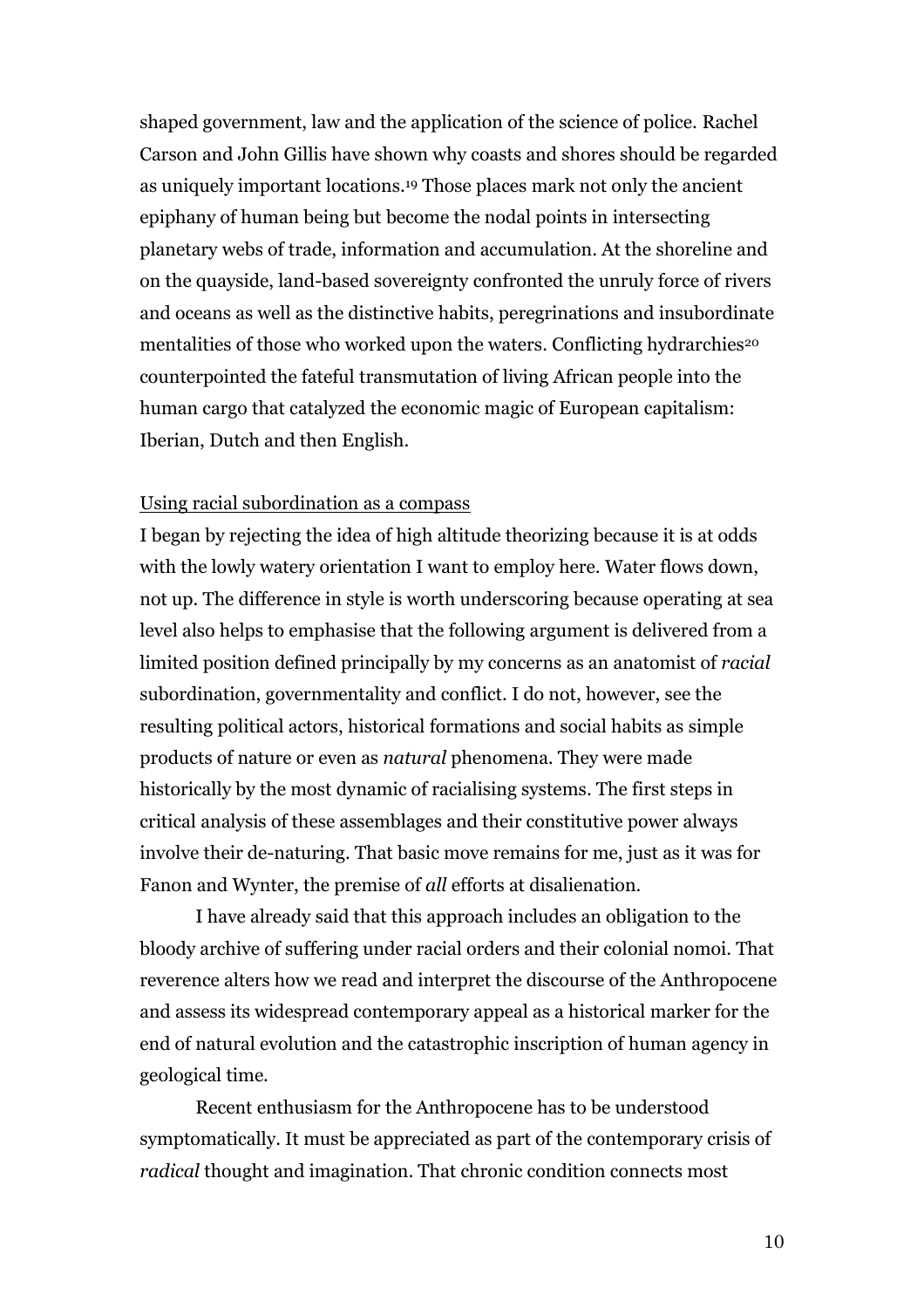obviously and immediately to the demise of historical materialism and the attendant waning of its view of historicality. However, it is also linked to the pursuit of theoretical sophistication for its own sake in fields from which the mechanisms of determination and correspondence have been banished along with important lessons pertaining to the history of overdevelopment and what we might call the post-imperial ethics of planetarity (the challenge of inhabiting a shared present).

The current popularity of the Anthropocene also conveys how the looming catastrophes resulting from industrial and military destruction of our planet have been apprehended by the fading humanities and how the twin options described by Wark can exist happily on the same field defined by its willful deference to an apparently incorrigible scientific reason. That naïve reaction has sometimes become part of the institutional defence of the humanities in universities where they are judged disposable and marginal, but it is not something in which historically minded critics of Euro-American racial science have so far been inclined to indulge. Our view of scientific knowledge as provisional, contextual and culturally-embedded was learned the hard way by reckoning with the performative power of Blumenbach's personal golgatha.<sup>21</sup> It was confirmed by the long reach of Samuel Morton's manipulated craniometry and the persistent substitution of the fictitious name Helen Lane for that of an African-American woman, Henrietta Lacks.

The connections between these apparently divergent examples are not difficult to establish. Critical interest in the sovereign racial orders, hierarchies and ontologies that have assembled the world in raciological and colonial patterns, connects directly with the central issue of the human--the conceptual integrity of that vexed category and the problems that link orders of domination among human beings to their various exploitative and extractive relationships with nature. That perennially unfashionable and vulgar connection is intrinsic to the possibility of any new humanism including those that would be licensed, not by pastiches of Deleuze and Heidegger battling to end the exceptionalism/uniqueness of the human species<sup>22</sup>, but by a determination to destroy the bitter stratification of that species along the lines specified by race or as it is now blandly known "human biodiversity". How that task can be connected to the transformation of the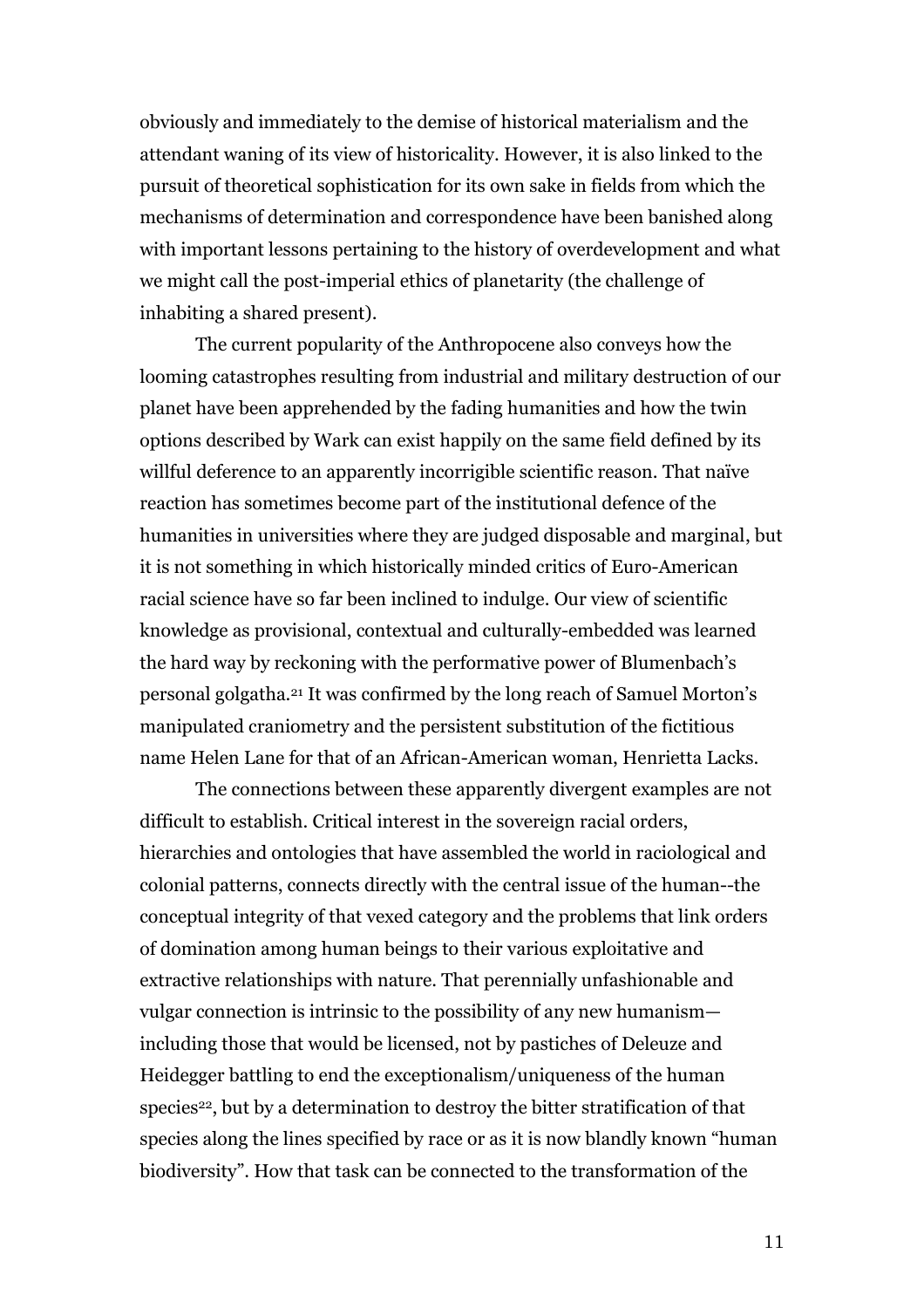exploitation of external nature remains a hotly contested matter as we shall see.

I am speaking now not as a representative of infrahuman life forms who are resentful at having been pronounced as having a lower value than others, but as somebody who has been working to restore a measure of moral credibility to anti-racist critique and to explore the rehabilitation of twentiethcentury humanist voices—particularly those with roots outside Europe--which might precipitate safer and more worthwhile political possibilities after the end of natural evolution. Much of my previous writing was concerned to unearth the perennially overlooked history and historicity of peoples repeatedly judged closer to nature so that they might more readily be exploited. Sometimes, they were excluded from the category of human altogether so that their lives might be disposed of with impunity. That exile from humanity is crucial and has, at different times, been considered to be both a disability and a hermeneutic opportunity, even an advantage. I do not hold a *strong* version of the "double consciousness" argument that can be derived from W.E.B. Du Bois' Hegelianism, but he convinced me that there were epistemological and moral insights to be won from that painful predicament. Today, those opportunities are not confined only to those who underwent immediate traumatic experiences which involved whole, complex lives being reduced to the ambiguous condition of infrahuman brutishness.

More importantly, the position of being but not belonging, or more accurately of non-being while being-racialised, significantly complicates all the tidy, binary schemes that oppose nature to history or culture. At the risk of being boring, let me remind you that those violent, exclusionary mechanisms were and remain, in some sense, acts of inclusion. The characteristic doubling that is involved in being simultaneously inside and outside the polity and its definitions of humanity, reveals not only the signature motifs of governmental and juridical racism but also what some, in pursuit of the enhanced theoretical sophistication, now prefer to describe as the mechanisms of biopolitical governmentality. 23

The aporetic predicament of those infrahuman beings is, in part, a product of the modern, European thought experiments that entangled emergent anthropological knowledge arising from the terminal points in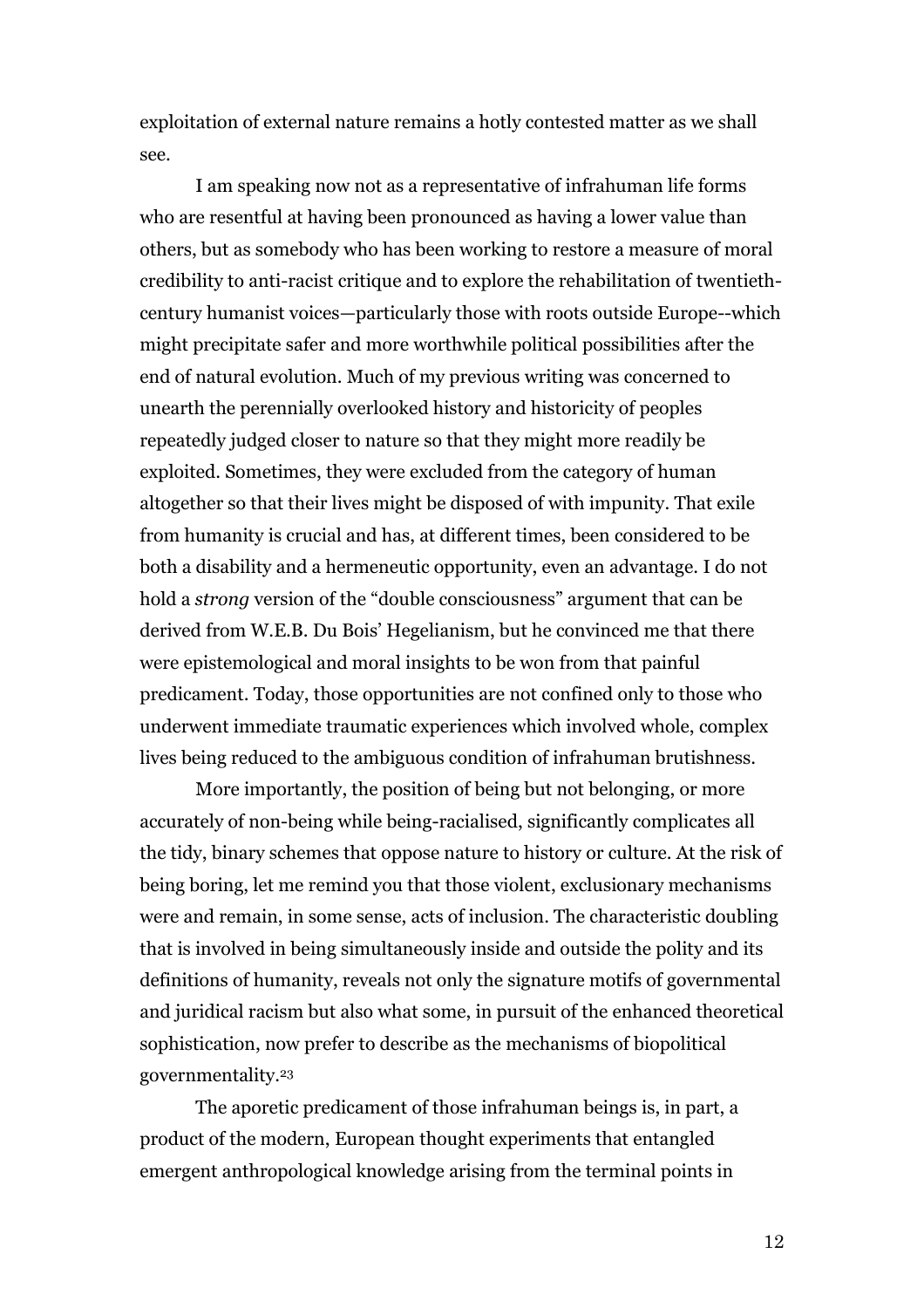European trading activity, with purely theoretical analysis of universal human progress from nature to society. Those epistemological excursions would eventually yield both natural history and political anatomy. They were often conducted under the heading of "the state of nature" and it is easy to forget that, as Giorgio Agamben repeats in Homo Sacer "the state of nature is not a real epoch chronologically prior to the foundation of the City but a principle internal to the City, which appears at the moment the City is considered tanquam dissolute". <sup>24</sup> Here I want to acknowledge—though I by no means agree with all of his arguments—the work done recently by Alexander Weheliye. <sup>25</sup>

I would like you to hold those big problems in the background while you ask yourself why so many of today's most influential and sophisticated theoretical perspectives are completely unwilling or unable to focus upon the cognitive, aesthetic, military, scientific, medical, moral and economic problems that are still routinely articulated together as matters of race? Why is that absence so durable and that academically respectable refusal so resilient? More than that, I would like you to speculate on how the concept of the Anthropocene might function differently if the history of racial orders and concepts could be taken fully into account. In other words, how might we become more comprehensively estranged from the Anthropos in the Anthropocene in order to salvage a different, and perhaps re-enchanted human from the rising waters and transformed climates that characterize the future of our endangered species?

I do not want our discussion of those questions to be dominated by the issue of how a corrective or compensatory reversal of that infrahuman status might be won, or of the potential contribution to that reparation which might or might not be made by the concept of recognition. These practical issues cannot be resolved in the abstract and assessing them requires a long account of black political culture and political ontology that I do not have the space to provide here. However, before I set the thorny problem of institutionalized (mis)recognition aside, I want to suggest that the history of struggles toward the goal of admission into the human has produced a distinctive idiom of political reflection in which a particular rhetoric of species-life has repeatedly featured.

13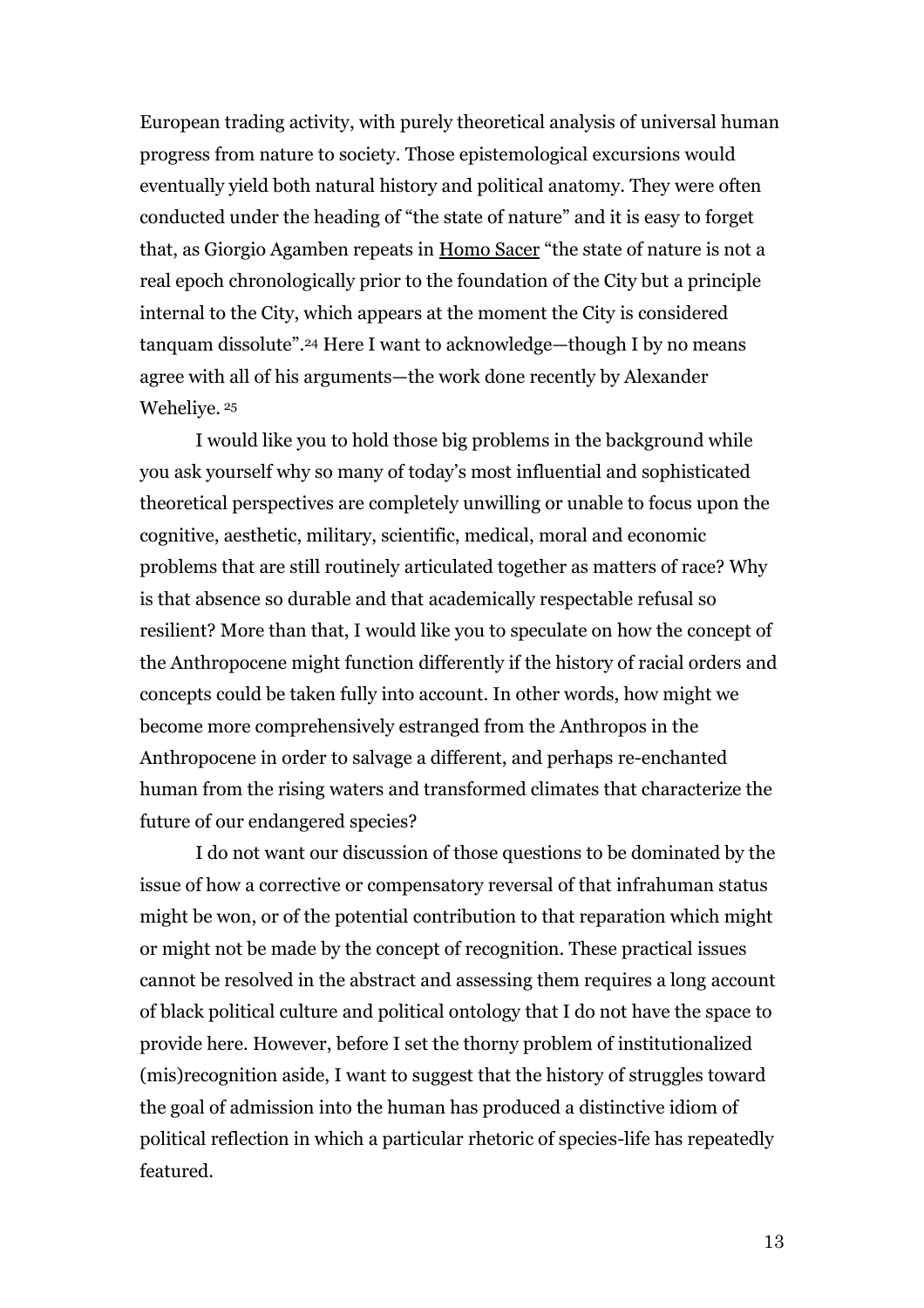The salvaging and refiguring of the racialised human, both before and after the twentieth-century's noisy death of Man, necessitates the adoption of unorthodox interpretative angles. It includes repeated contrasts between the significance of racial divisions and the attraction of an open category of humanity that is wholly incompatible with race and raciality though still prone to being disfigured by racism. This faint possibility might, in the language of Fanon's early writing, seek to instate a "real dialectic between the body and the world" in the social spaces previously colonised by racial-corporeal schemata.

Whether those attempts are discovered in the work of Frederick Douglass and Sojourner Truth or of Primo Levi and Jean Améry, they nudge us away from the category of "the political" altogether and demand a more extensive ethical sensibility than it can accommodate. Usually, (though Améry's unqualified enthusiasm for the state of Israel as a national liberation project is an exception) they also involve dissociating the pursuit of human freedom from the governmental institutionalization of sovereign power, particularly via the compensatory establishment of palingenetic, national states.

In its religious manifestations, this sort of thinking was fundamental to modern movements for the abolition of slaving, particularly where slavery's undoing was thought to reside in the development of newly-minted, colourfree, national citizenship in the place of sojourn or elsewhere. Similar aspirations featured heavily in the anti-racist propaganda that emerged from the abolitionist movement—think, for example, of the way in which Mr. Wedgewood's suppliant black porcelain figures solicited alternative conceptions of kinship and friendship that could offset the appeal of citizenship, coveted yet denied. These mentalities reappeared again to guide the struggle against lynching in the US as well as to shape the battles of indigenous peoples against colonial power and rule. All these vulnerable groups involved strove to reconfigure the relationship between humanity and polity and, as I have argued elsewhere, there is a counter-history of human rights waiting to be distilled from the ways that concept was set to work by a host of long-forgotten feminists, abolitionists and suffragists.<sup>26</sup> Today, the volume of that overlooked material provides an additional stimulus to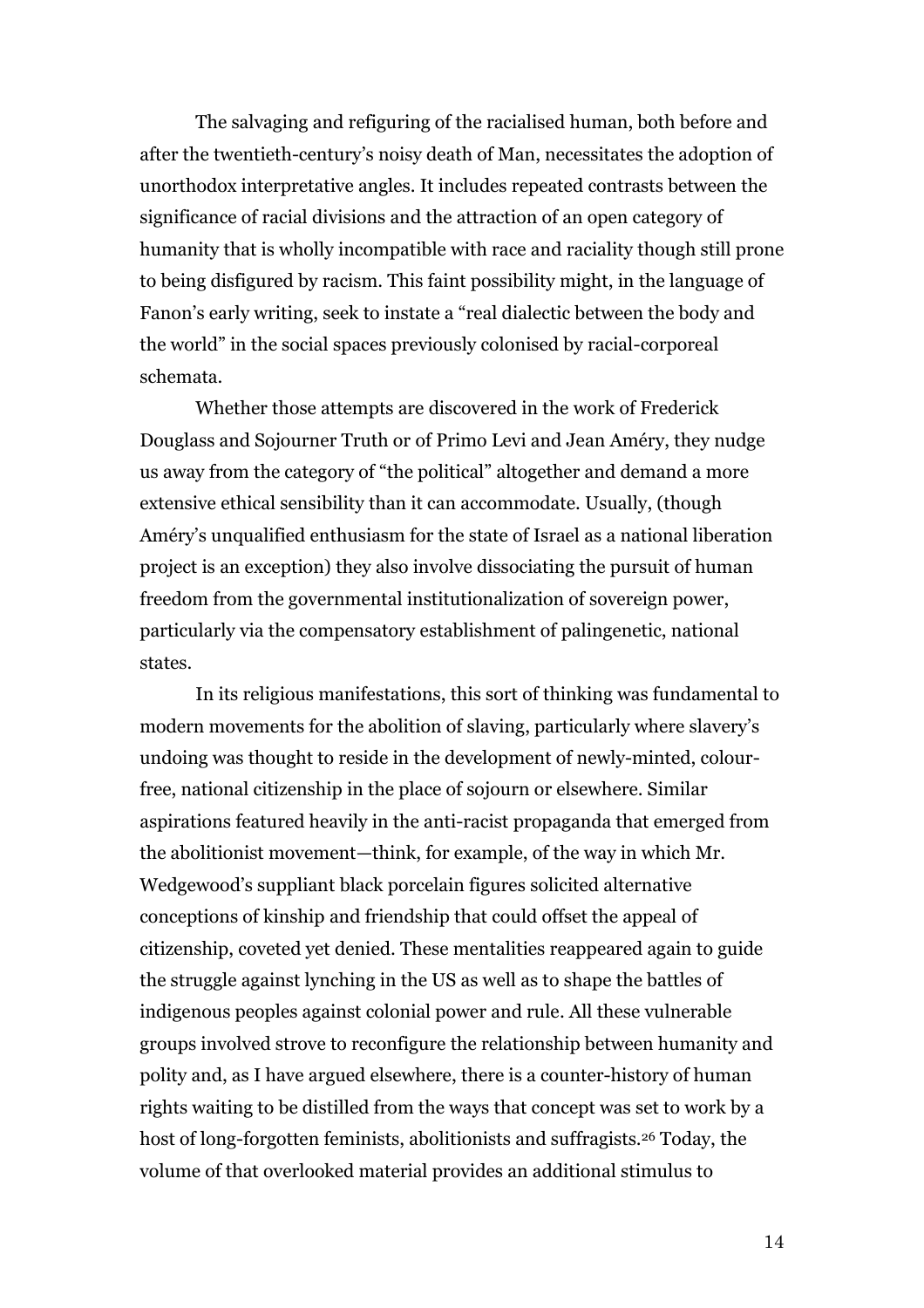interrogate critically the persistent claim that reckless appeals to universal humanity were all that was required in order to incubate and nurture modern racism. There is still much work to be done to demonstrate how the rise of formal, bourgeois democracy supplied a midwife for the birth of properly scientific conceptions of racial hierarchy.<sup>27</sup> However, a more detailed and extensive causal explanation is required than loudly announcing that all the blame must be laid at the door of humanism. The last work produced by Edward Said is very helpful in suggesting a direction for these future inquiries. He reminds us that in the US at least

" . . . antihumanism took hold on the . . . intellectual scene partly because of widespread revulsion with the Vietnam War. Part of that revulsion was the emergence of a resistance movement to racism, imperialism generally, and the dry-as-dust academic humanities that had for years represented an unpolitical, unworldly, and oblivious (sometimes even manipulative) attitude to the present, all the while adamantly extolling the virtues of the past, the untouchability of the canon, and the superiority of "how we used to do it"-superiority, that is, to the disquieting appearance on the intellectual and academic scene of such things as women's, ethnic, gay, cultural, and postcolonial studies and, above all I believe, a loss of interest in and the vitiation of the core idea of the humanities." 28

In tracing the a more detailed account of liberal humanism's unfolding and of the waves of resistance against it, we discover that a language of species emerged to contest and repudiate the claims built upon racial discourse. This orientation was somewhat different in character from, on the one hand, the approaches to species that arose from Marx's early philosophical anthropology and, on the other, from the loftier species discourse that has appeared more recently hand in glove with enthusiasm for the Anthropocene. Neither of those important contributions has been routed through what we can call the trials of racial critique. Indeed, neither of them sees any particular virtue or value in the kind of work I regard as absolutely necessary: a specific, deliberate and patient overcoming of the claims of raciology and racialised sovereignty. For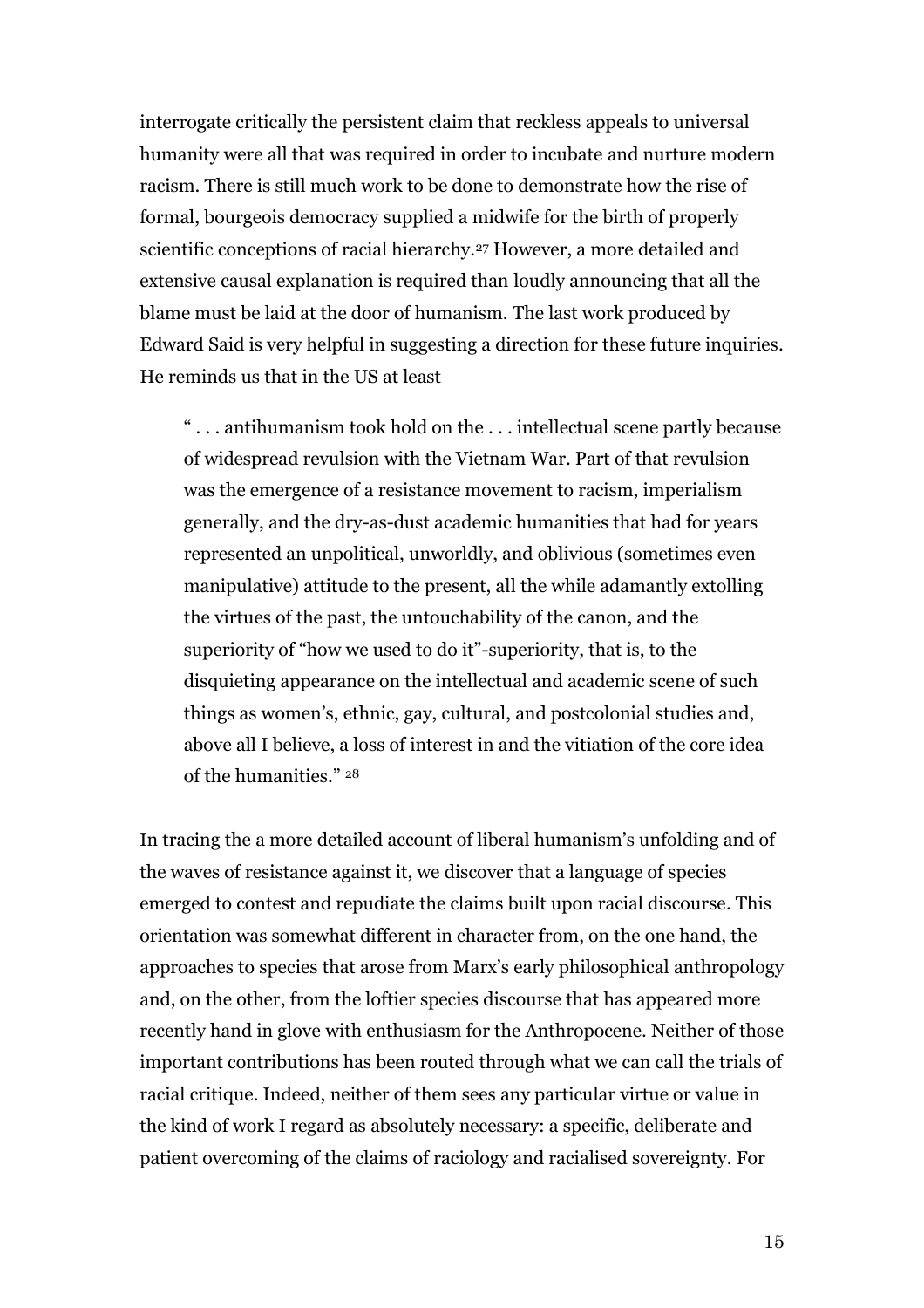the most part, casual chat about the Anthropocene remains curiously comfortable when the startled rabbit of universal humanity is produced by the conjouring hands of science from the top hat of geological time—a gesture which, to my mind, erases not just the destructive, restless agency of capitalism as a voracious, chaotic system but obscures the particular responsibility for this catastrophe that results from the pathologies of colonialism and weaponised overdevelopment.<sup>29</sup>

So far this argument might be summed up in the proposition that the enduring critique of racial hierarchy and racialised humanity is not the minor, incidental matter that many sophisticated commentators would like it to remain. I am unsympathetic to virtual, "hashtag" politics in general and do not see the black vulnerability we associate with the workings of the US racial nomos mirrored everywhere else, however, the last few years in that country, rather like recent events in Mare Nostrum, the Mediterranean, suggest that the callous and capricious violence resulting from racial orders should not be too swiftly passed over. The frequent killing of African Americans by the police that has been revealed to the world by the mediation of the mobile phone-camera is just one more piece of evidence which makes the history of anti-racist movements worth re-constructing with the greatest possible care. It bears repetition that their energies can not only illuminate and explain important, recurring patterns in the history of statecraft, government, war and sovereign power, they can also yield resources that might guide current struggles for peace and dignity, and against war and injustice.

## Race Against Time

Antiracist politics and ethics have involved consideration of nature's relationship with time at least since Charles Darwin announced that he got many of his own ideas from the geological temporality provided by Charles Lyell who had, in turn, been inspired by his reading of James Hutton. The questions of time and nature that were pending in the idea of evolution are not remote from or marginal to the history of racial orders and hierarchies. With the Anthropocene's *geological* referents in mind, I must point out that it is not just that this paradigm shift provided the temporality within which evolution—in particular human difference--could be thought, but that the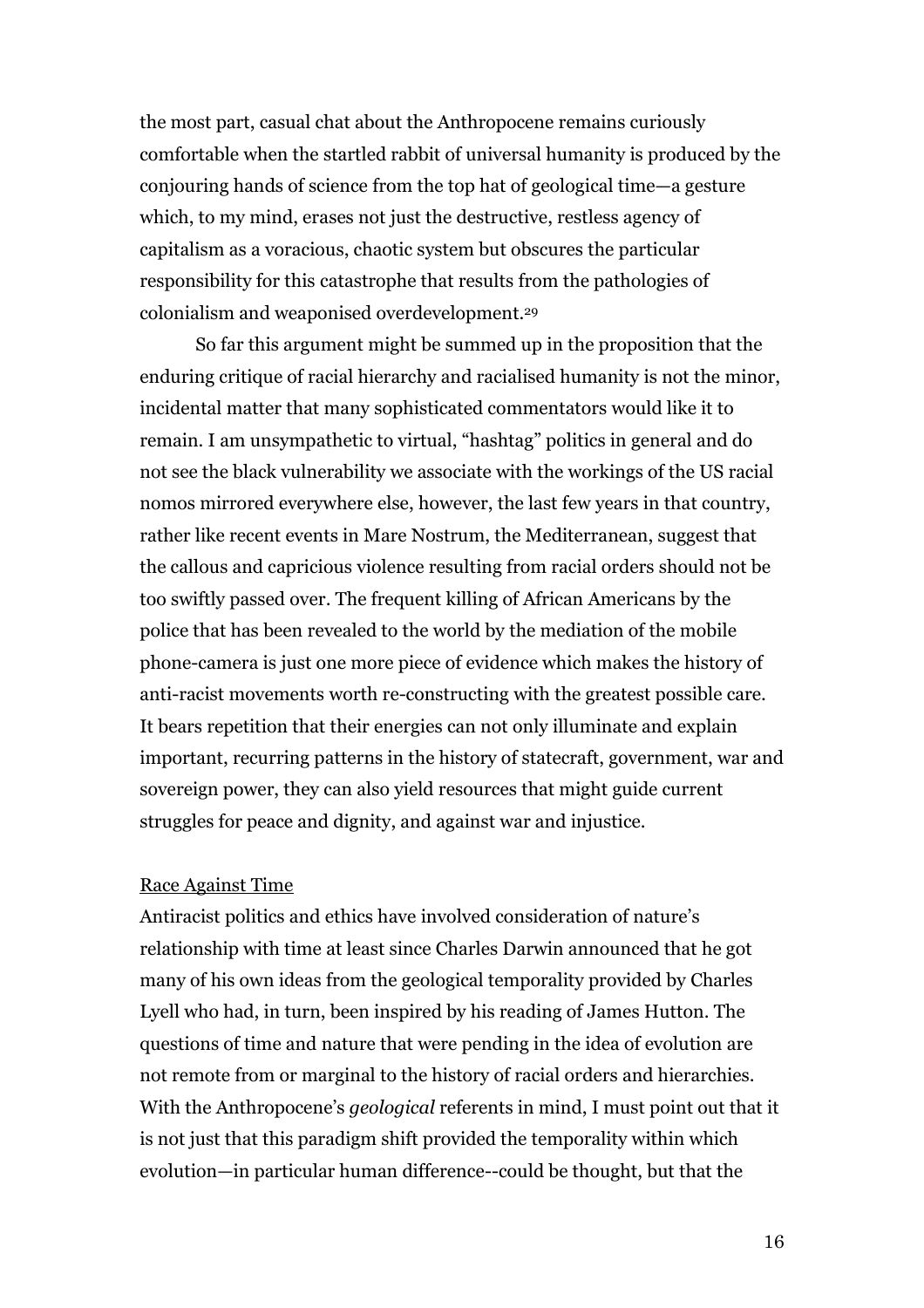problematic of origins would, from that beginning, become something like a modernist obsession. Today, this observation sanctions a timely obligation to roam into humanism's forbidden zones seeking a different relationship with alterity inspired by the pursuit of life outside the racial nomos and its corporeal schemata, beyond either the savage or the primitive.

That demanding act of trespass would be strengthened by the revival and extension of Europe's battered cosmopolitan traditions particularly if they can be dilated beyond their restrictive Kantian dimensions, refreshed by vernacular energy and infused with what in other locations has been described as a "reparative humanism". <sup>30</sup> Once it has been readdressed specifically to the damage arising from the history of racial and colonial nomoi, that outlook can provide a new starting point for discussions of what we are, what we will be and what we owe each other as human beings.

The postcolonial chapters in the modern, European conversation about such matters need always to be placed carefully in relation to their antecedents not least of which is the "negative loyalty" to enlightenment articulated by earlier critiques of the relationship between racism, reason and colour-coded rationality.

While watching the presentation of the continuing Mediterranean catastrophe in the UK mediascape, I have been struck by just how far the centre of political gravity in Britain has been shifted by the populist interventions of the ultranationalist and xenophobic right. One repellent contribution compared Mediterranean refugees to Cockroaches and called for an "Australian-style" deployment of gunboats against them. That proposal was made by Katie Hopkins—another Devonian celebrity known principally for her uninhibited proclamations of her own racism. She serves as a columnist for Rupert Murdoch's tabloid newspaper, The Sun. Hopkins' grotesque provocations triggered a discussion about the tenor of Britain's public debate about immigration. However, there was little comfort in the fact that an online initiative to get her dismissed from her post was rapidly clicked on by more than three hundred thousand people. Hopkins' repeated attempts at outrage have such sinister purposes that a virtual petition seemed to be a peculiarly insubstantial weapon in this vicious disagreement about political speech and political morality. Her remarks drew condemnation from Zeid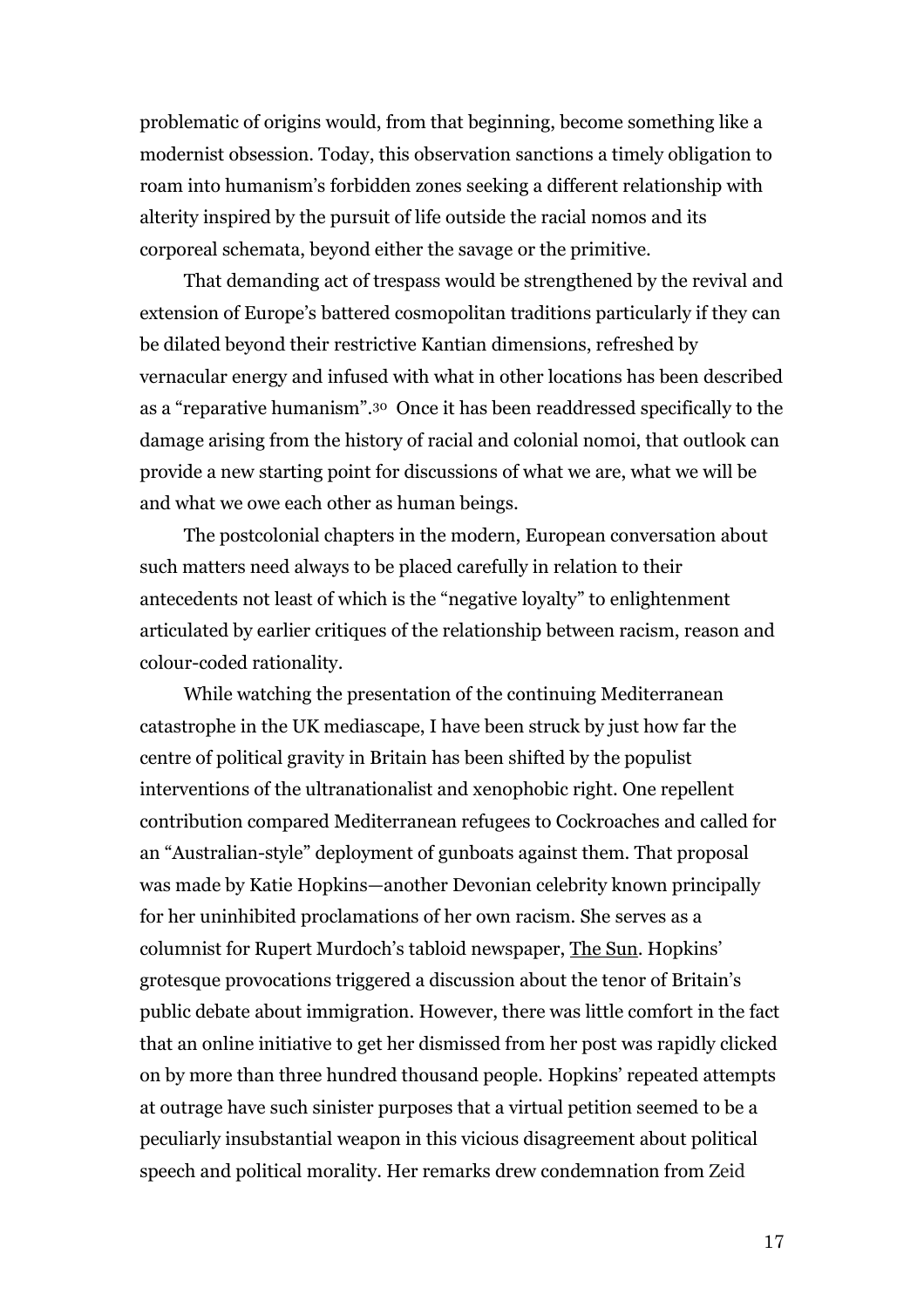Ra'ad Al Hussein, the UN high commissioner for Human Rights who felt that her interventions were typical of a toxic layer of material frequently found increasingly in Europe's tabloid press as well as the online subcultures of the racist "alt-right" I referred to above.

The issue of whether Hopkins should be prosecuted under Britain's laws governing incitement to racial hatred flickered and then evaporated. It is unlikely to have been given serious consideration and was quickly forgotten after David Cameron, then Prime Minister, in a further sign of the salience of the struggle over the human, referred to the Mediterranean refugees huddled in what we had been told was "The Jungle" settlement at Calais, as "a swarm". This too can be interpreted as a sign of the salience of struggles over the human. Cameron glossed his rhetorical choice by saying:

I was not intending to dehumanise, I don't think it does dehumanise people. Look at what Britain's response has been. We have made sure that we sent the Royal Navy flagship to the Mediterranean which has rescued thousands of people, saved thousands of lives. Britain's aid budget is helping to stabilise the countries from which these (migrants) have come. 31

We should note that this wolf-whistled ethno-racial populism has been closely associated with the steady emergence of Islam as a racial signifier. It is also a key component in the wider framework of authoritarian populist nationalism and xenophobia. The resulting mixture is volatile and it is imprinted by the earlier racist discourses that had been aimed at incoming, post-1945 black settlers and, during the late nineteenth-century, at fugitive Jews. However, the hyperbolic presentation of drowning refugees and orphaned children as an elemental threat is so peculiar, so neurotic and so duplicitous that it demands uncomfortable answers to the question of what the local variety of civilization might now entail? That civilization is not, from a British perspective, in fact, a European phenomenon at all but, as recent events have shown, a narrowly national affair. It coincides only with the archipelagic geo-body of the United Kingdom. The rampart of the sea can do its grim work. The wogs do, after all, begin at Calais and the misguided efforts of the EU are themselves an alien,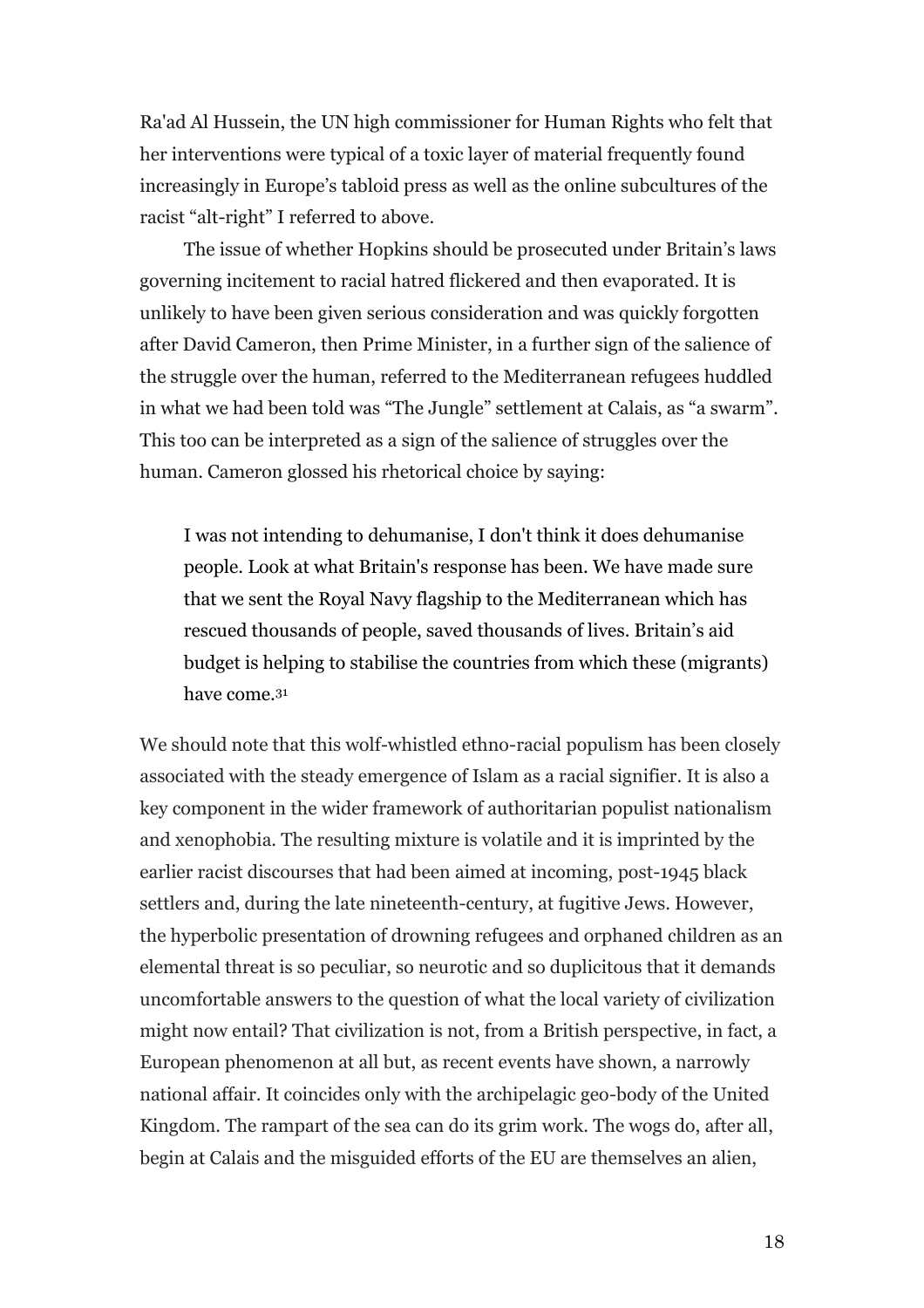de-civilising influence, levering boatloads of menacing jihadis into no-longer-Great Britain's formerly quiet and peaceful islands. This nationalist myopia is bound to conflict not only with the economic well-being of the UK but with the planetary risks of biomedical catastrophe and the approaching horrors of climate-change which, as the weather changes and the seas rise, can be expected entirely to redraw the familiar parameters of political solidarity.

As far as theory goes, a cautious, posthumanist humanism capable of grasping the relationship between human and nonhuman is beginning to take shape in the shadow of that apprehension. It can be distinguished from other, previous varieties of humanism by being made, as Aimé Césaire put it while contemplating the wreckage and waste of world war two, "to the measure of the world".<sup>32</sup> Elsewhere, I have tentatively named this evasive possibility a planetary humanism.

That fragile alternative is today as precious as it is elusive. My hope is that it can excavated from the unique conceptual space in which combative antiracist humanism has repeatedly confronted colonialism, racism and nationalism. That contested location can be triangulated in various ways. Efforts to map it must include the cruel rhetoric of the various Fascists who denounced their victims as vermin in order to make them easier to humiliate and exterminate. From there, it is only a short hop towards the idiotic white supremacy calculatedly voiced by today's populist political leaders in the form of racist common-sense: as hateful as it is knowingly gleeful. This approach does not, as some of the sillier versions of posthumanism might have it, straightforwardly encompass any enhanced appreciation of what humans might share with or learn from either cockroaches or swarms.

However, with the performative, infrahumanising potency of that troubling neofascist and racist rhetoric in mind, we should be prepared to ask what we might now imagine to distinguish ourselves, our vulnerability and our precarious relationship with one another as human beings? Today those have become anachronistic-sounding questions that the complacent routines of campus anti-humanism cannot dignify with an answer. However, they are useful in seeking a different perspective on the Europe's refugee catastrophe and the resulting trials of European culture in the Mediterranean.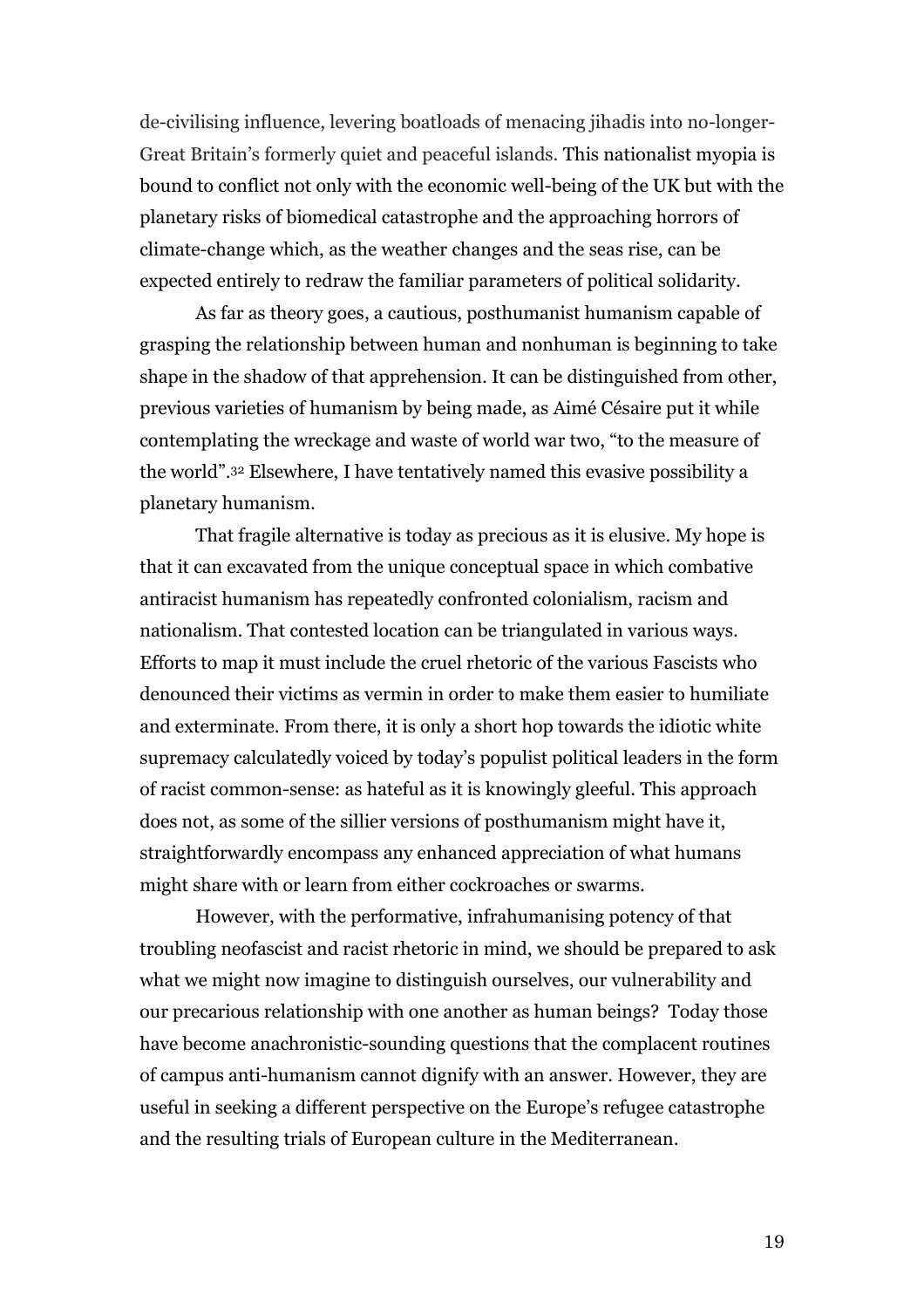Let us reject the nationalist visions offered to us by Cameron and Farage, Wilders, Le Pen, Petry, Pegida and their ilk. In the spirit of humanism's re-enchantment let us consider examples of where Europe's bewildered civilization has been able to sustain or maintain itself against the odds. We may do this as part of asking ourselves whether we are now condemned to an unholy choice between different varieties of barbarism.

Opportunities to explore the banality of good are still all around us. Here one example will suffice. Some of the more important and immediate issues can be identified through a discussion of the example provided by the bravery of Antonis Deligiorgis a burly, 34 year old soldier who had been drinking coffee in a seafront café on the island of Rhodes when a disintegrating ship, overloaded with 93 migrant fugitives who had paid enormous sums for a chance to reach Greece, struck rocks off the Zefyros beach. His selfless, Herculean efforts involved singlehandedly rescuing 20 drowning Syrians and Eritreans. These horrible circumstances won sergeant Deligiorgis a brief though memorable place in the news headlines during April 2015. I submit that he deserves more than that passing fame and that we might, in the wake of insights derived from the work of Hans Blumenberg, explore somethe wider, philosophical aspects that appear to be at stake in this brave man's profane generosity of spirit. The richness and subtlety of Blumenberg's small, luminous essay Shipwreck With Spectator cannot be précised here. He outlines the fundamental significance of the "nautical metaphorics of existence" in European cultural history and shows, among other things, how the liquidity of water and money have combined and intersected.

Long before Shakespeare's Tempest cemented the transfer of a Mediterranean geography into the new, Atlantic world and Daniel Defoe clarified the physiognomy of white, protestant, property-owning selfhood in the Lockean paradise that Robinson Crusoe had seized from those diabolical, cannibal savages, Blumenberg suggests that "Shipwreck, as seen by a survivor, (was) the figure of an initial philosophical experience."<sup>33</sup> We should recall also the tragedy of the slave-ship Zong—one key source for J.M.W. Turner's sublime 1840 painting: "Slavers Throwing Overboard the Dead and Dying,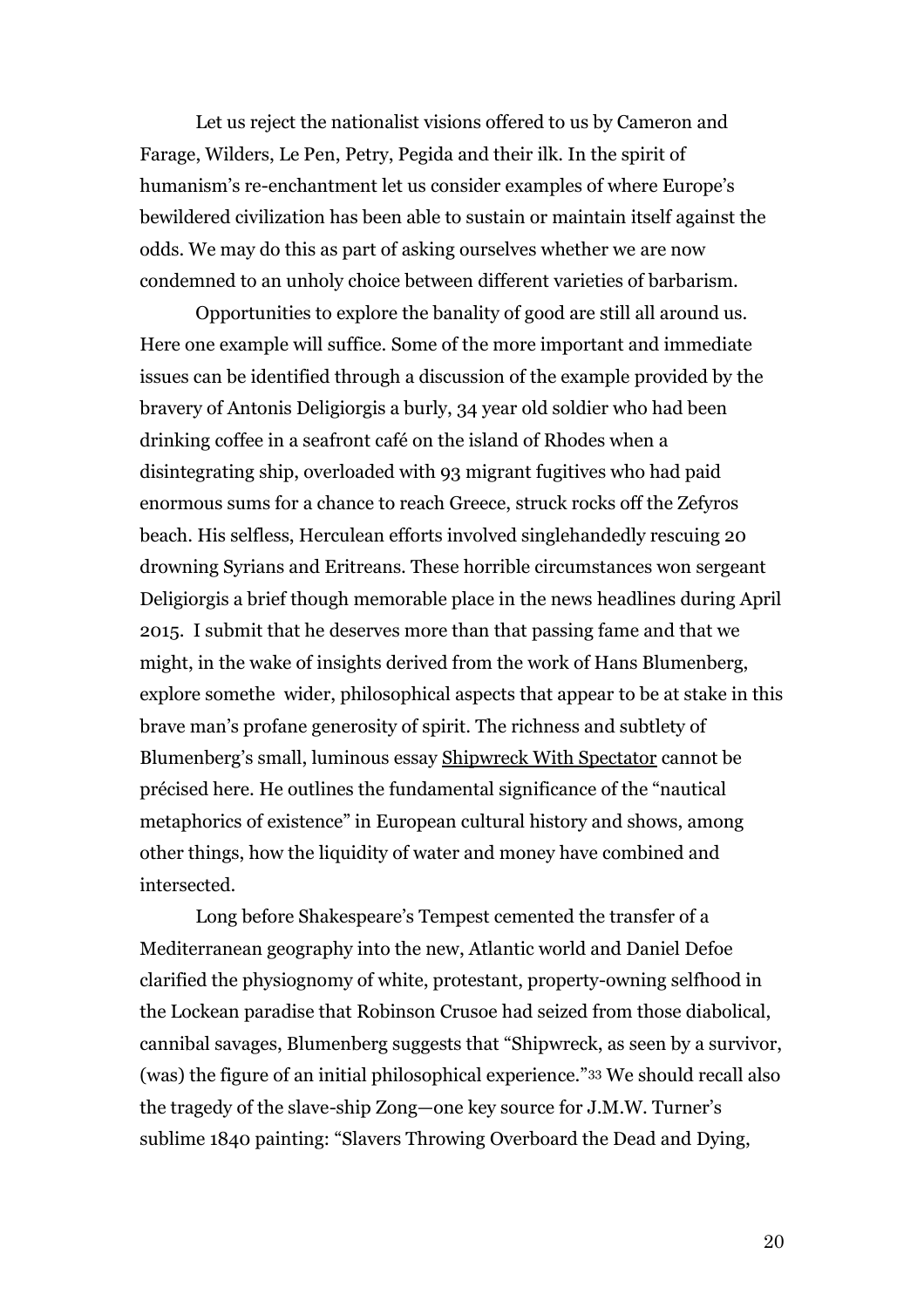Typhoon Coming On" which provided so much moral ballast for the indictment of racial capitalism.<sup>34</sup>

We should now be asking what, in the context of Europe's postcolonial transition, the philosophical experience involved in bearing witness to shipwrecks might consist of? We may even be able to employ the experience of refugees from war to anticipate how refugees from climate change are likely to fare.<sup>35</sup>

Sergeant Deligiorgis' actions were notable for their proximity to death from whose jaws we're told he snatched some twenty fellow human beings. He vividly described the traumatic experience of watching one of the shipwrecked passengers die in the water: "What I do remember was seeing a man who was around 40 die. He was flailing about, he couldn't breathe, he was choking, and though I tried was impossible to reach (sic). Anyone who could was hanging on to the wreckage." "I've never seen anything like it, the terror that can haunt a human's eyes". It is clear too that Deligiorgis risked his own life to save the lives of others. This is not something to pass over casually, though it is important to note that the newspaper reports of these events explained that he was not alone in leaping into action once the plight of the wrecked boat's drowning passengers was clear. We were told that "Coast guard officers, army recruits, fishermen and volunteers scrambled to help the refugees".

In a typical, individualizing gesture, the press presented Deligiorgis primarily as the savior of Wegasi Nebiat a pregnant 24 year old Eritrean woman from Asmara who had begun her ill-fated, Mediterranean crossing in Marmaris. There was evidently pressure to reduce his action to an interpersonal transaction between them which could easily dramatise the larger political relationships involved between Southern Europe, Africa and the Middle East. Indeed Deligiorgis was memorably pictured hauling Ms. Nebiat from the tempestuous waves on his broad shoulders. Once her ordeal was over, Nebiat named her newborn son Antonis in memory of her rescuer. He told The Observer's correspondent Helena Smith:

"The boat disintegrated in a matter of minutes. It was as if it was made of paper . . . Without really giving it a second's thought I did what I had to do. . . I had taken off my shirt and was in the water . . . the water was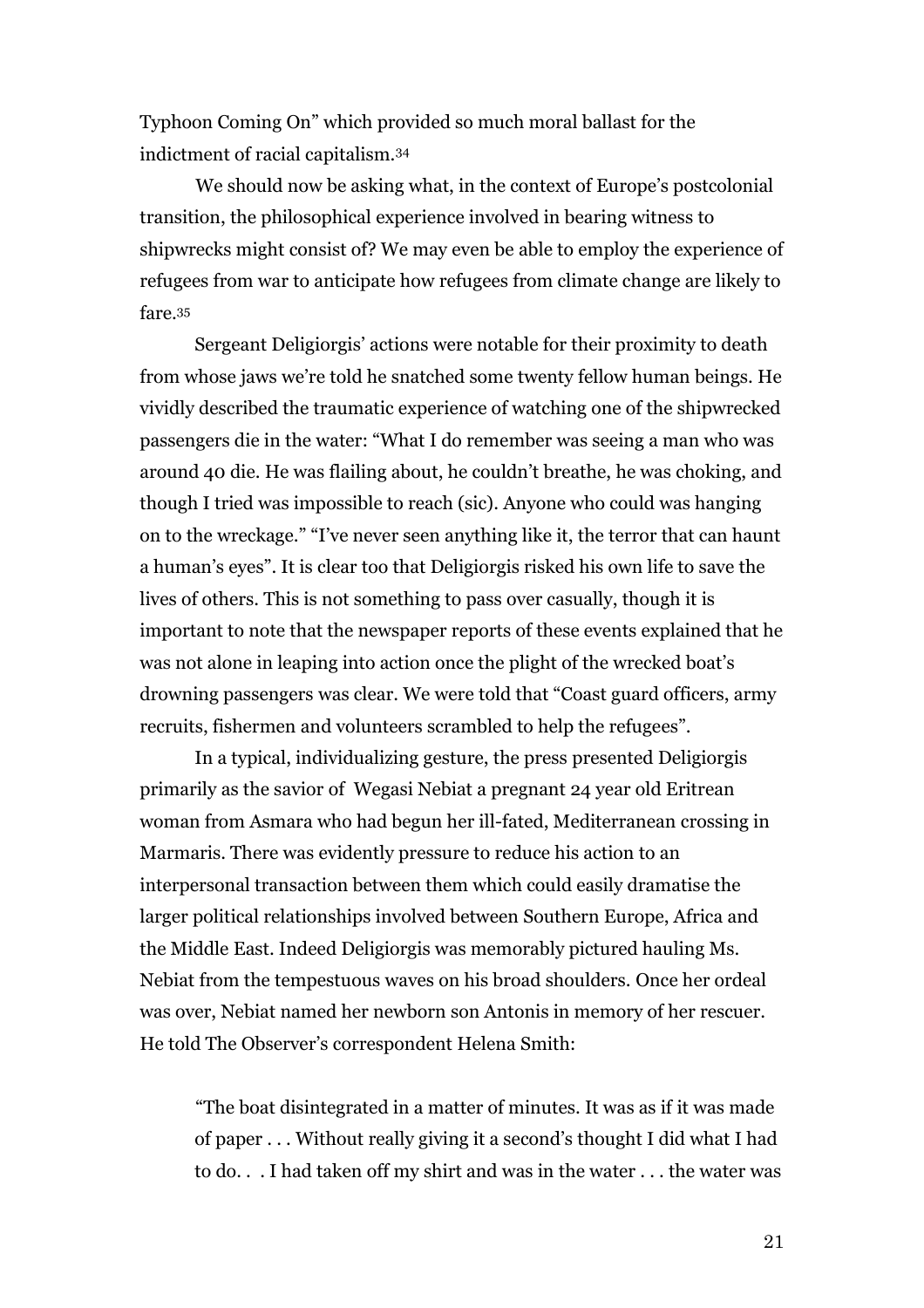full of oil from the boat and was very bitter and the rocks were slippery and sharp. I cut myself quite badly on the hands and feet, but all I could think of was saving those poor people."

There is reason to pause and acknowledge the specific political predicament of Greece in this narrative. However, I do not accept that what is of interest in the representation of this rescue is erased or invalidated by the possibility that, given the economic circumstances, Greeks would be more likely to identify with the plight of helpless people menaced by dangerous, destructive forces operating beyond their control. They might enjoy the idea that their embattled national identity could be signified obliquely in Deligiorgis' courageous, moral action and they might even have been inclined to speculate that his bravery could have something to teach the rest of the EU about primal, humanitarian responsibility to and for others less fortunate than oneself.

It should not be necessary to have to say that we are entitled to be suspicious about the manner in which this tale was projected via the media and cautious about the "politics of pity"<sup>36</sup> that gets constituted around the representation of non-European suffering as European humanitarian catastrophe. Nonetheless, there are other things going on in this shoreline drama. Deligiorgis and the people he saved were all soaking wet. The rescuers had to battle against relentless waves that "kept coming and coming". Their salty saturation communicates something of the way that being human is transformed when the solidity of territory is left behind. We are afforded a glimpse of vulnerable, offshore humanity that might, in turn, yield an *offshore*  humanism.

Some of the rescuers and the shipwrecked refugees were almost naked but this was not an encounter with bare life. Deligiorgis reports that he had to dispense even with his shoes in order to do his rescuer's work. Carrier and carried, drowned and saved, encountered one another mysteriously, in the grey zone that Edward Said repeatedly identified with Yeats' poetic image of the "bestial floor". In that space, carrier and carried do not have to be seen or fixed as either black or white, African and European or even male and female. Ossified identity would sink quickly in this deadly water.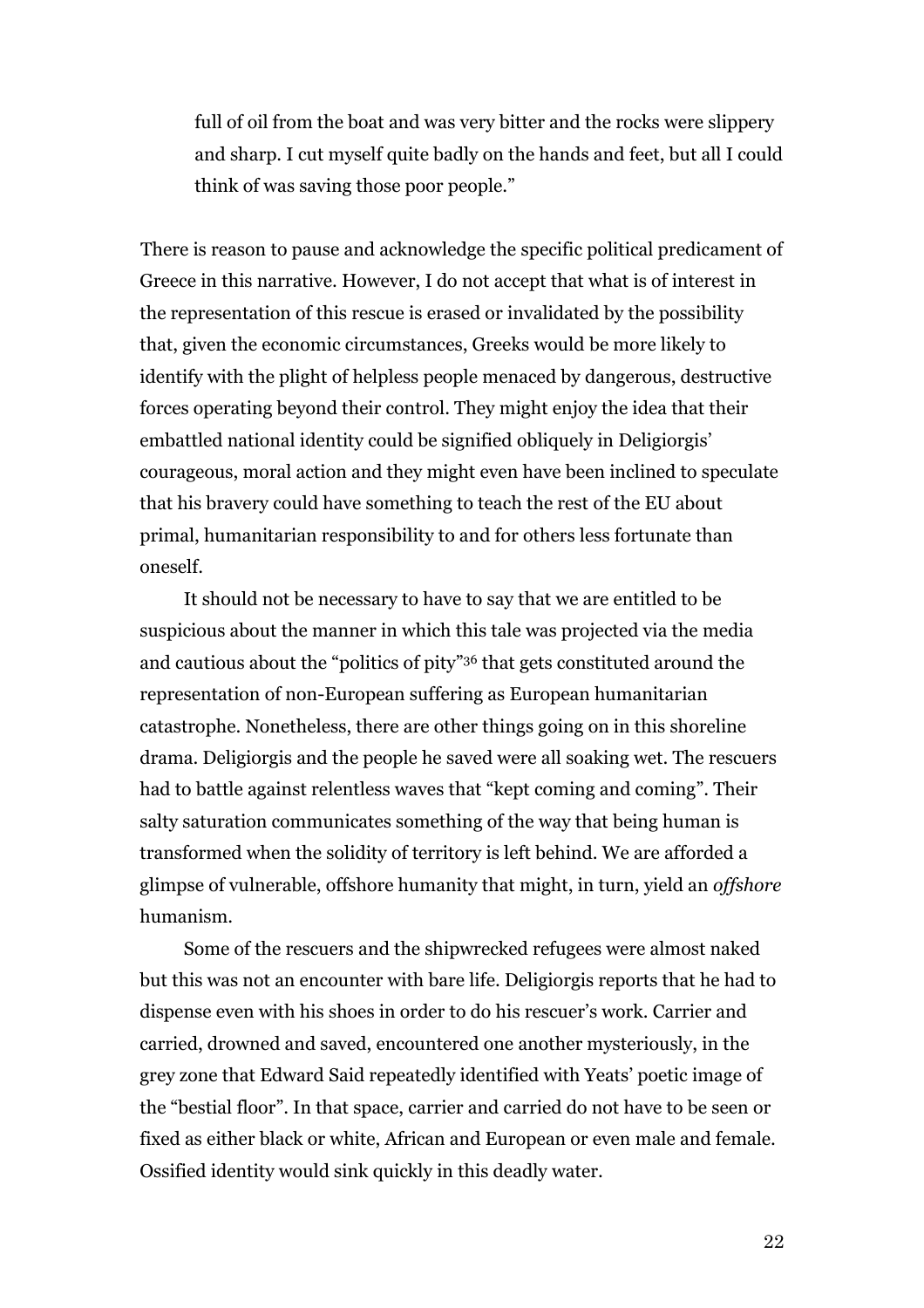The exhausted rescuer described his own reactions in detail. Faced with the sheer difficulty of carrying Nebiat, her weight and his own fatigue, he says he acted *instinctively*. Helena Smith reported that:

"He had been in the water for about 20 minutes when he saw Nebiat gripping the buoy. "She was having great problems breathing," he said. "There were some guys from the coastguard around me who had jumped in with all their clothes on. I was having trouble lifting her out of the sea. They helped and then, instinctively, I put her over my shoulder."<sup>37</sup>

According to Smith, Deligiorgis was uncomfortable at being described as a hero, preferring to emphasise the ordinariness of his bold, empathic behavior and the impact upon his own consciousness of this fateful encounter with vulnerable strangers.

"Deligiorgis falls silent at the mention of heroism. There was nothing brave, he says, about fulfilling his duty "as a human, as a man". But recounting the moment he plucked the Eritrean from the sea, he admits the memory will linger. "I will never forget her face," he says. "Ever."

Perhaps the basic philosophical kernel to be extracted from this is not the old Levinasian lesson about how a primal relation with alterity precedes ontology, but rather that we may, much more than we usually concede, opt to chose whether we perceive the vital, vulnerable cargo of this and other wrecked boats as human rather than as infrahuman. Though the idea of choice does not apply to what Deligiorgis called *instinctive* actions, he spontaneously recognized those Eritrean and Syrian people as imperiled fellow human beings rather than as infrahumans or cockroaches.

This banal example can be part of the wider struggle to endow a sense of reciprocal humanity in Europe's proliferating encounters with vulnerable otherness. More is indeed being recovered from the waves than wreckage and corpses. Europe's relationship with its own shrinking civilization is at stake in the decision to intervene as well as in the later lives of the survivors.

The same lesson about the rhetoric of humanity and the need for new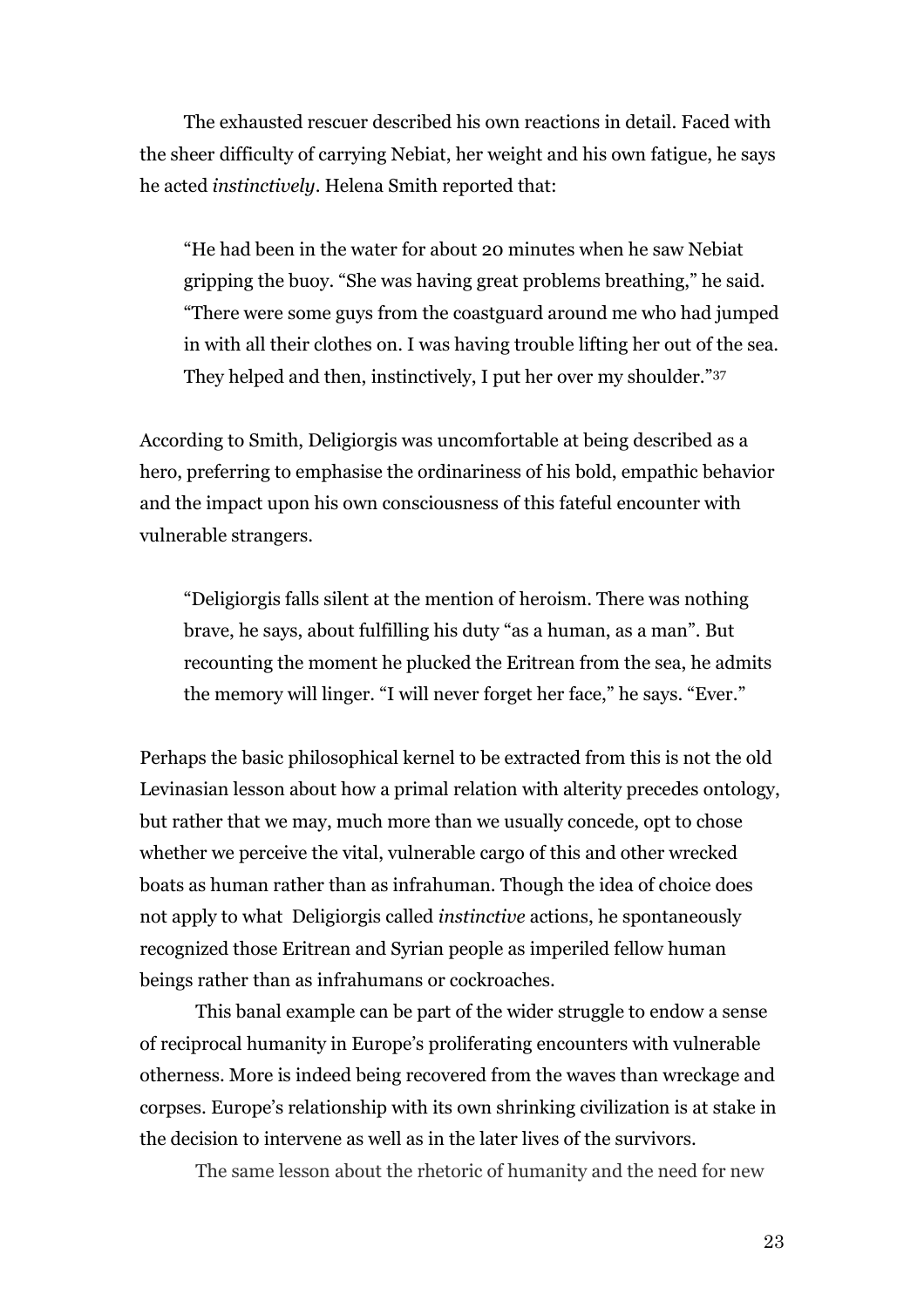humanisms can be learned when turn away from the horrors of the Mediterranean frontier to consider other instances in which the issues of humanity and alterity have been refigured by a bold, generous acts of solidarity. They might also be considered to have a philosophical significance discernable outside of nationality, ethnicity, faith or racial hierarchy. The recent reports of hotel staff spontaneously acting as human shields to protect tourists during the terrorist attacks in Tunisia and the endless reports of selfless generosity from the Parisian club Bataclan open up that possibility. It appears that the *creative* re-enchantment of the human, implicitly proposed here in abstract terms, is already underway as part of convivial interaction in everyday, heterocultural life. Taken together, these examples can provide a rare opportunity to enrich our understanding of the changes that characterize Europe's postcolonial world. But there is even more than that at stake. Stories like these supply a valuable means to help us find out which differences will be different enough to matter in a neoliberal era that is emphatically "diverse" and indulges its voracious appetite for the exotic in inverse proportion to the ebbing of Europe's democracies and their histories of cosmopolitan hope.

Perhaps the places in Europe that have lately declared themselves to be cities of sanctuary, can inspire us. There have been moves afoot in many towns and cities—for civil society organisations to pressurize but also to bypass government power, opposing racism and xenophobia in order to build a culture of hospitality and supportive, independent, vernacular connections with fugitives, incomers and settlers via the work of dedicated nongovernmental bodies like Refugee Support as well as less formal and more fluid local coalitions and activist bodies. The criminalization of their solidary activities is already underway. How substantial and resilient those oppositional commitments might be is firmly in our hands.

I cannot claim that this way of thinking and acting has been derived even indirectly from the law of the sea or the traditions of mutuality established in the teeth of maritime jeopardy. But it seems to be congruent with the sentiments of humane reciprocity that have been traditionally expressed in the opposition of land to sea and tellurian observation of maritime perils. Gianfranco Rosi's disturbing and richly poetic film "Fire At Sea" is a notable recent exploration of some of the exciting opportunities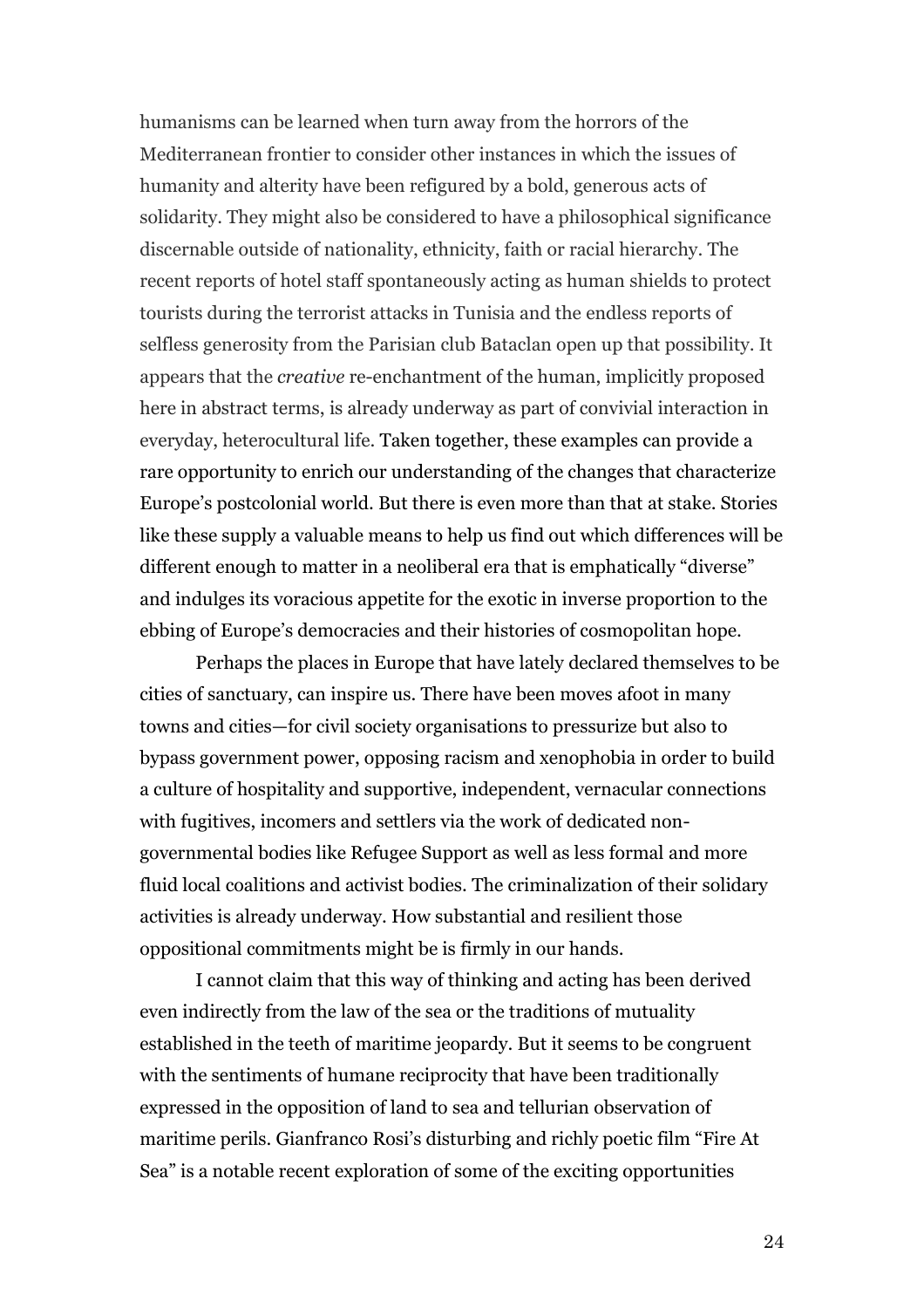arising from the re-enchantment of these ecological and ethical relationships.<sup>38</sup> With these new initiatives in mind, I hope you will be prepared to join with the ongoing work of salvaging imperiled humanity from the mounting wreckage.

 $\overline{a}$ I wish to thank Professors Lidia Curti and Mauro Pala for their help in translating Leopardi's poetry and evaluating the translations done by others. All the errors here are mine.

<sup>1</sup> Stephen Toulmin and June Goodfield The Discovery of Time Harper Torchbooks, 1965.

<sup>2</sup> Nigel Tattersfield The Forgotten Trade Jonathan Cape, London, 1991. See especially chapter 17, p.277-297.

<sup>3</sup> Jonathan Phillips The Second Crusade: Extending the Frontiers of Christendom. Yale University Press, 2007.

<sup>4</sup> James Anthony Froude The English In The West Indies or The Bow of Ulysses Longmans, London 1888; and English Seamen In The Sixteenth Century Longman's Silver Library, London, 1902, (1895); See also J.J. Thomas Froudacity with introductions by C.L.R. James and Donald Wood, New Beacon Books, London, 1969 (1889).

<sup>5</sup> I am thinking of Cedric Robinson's arguments which I encountered while he was writing Black Marxism in the Cambridgeshire village of Radwinter in 1982. Cedric presented a paper on the Black Radical Tradition at the conference on black history in Britain held at the Institute of Education in 1982. His thinking from this time can be gleaned from his essay "An Inventory of Contemporary Black Politics" in Emergency, no.2.

<sup>6</sup> Enrique Dussel The Invention Of The Americas trans. Michael D. Barber, Continuum, New York, 1995.

<sup>7</sup> This is Orlando Patterson's phrase. See "On Slavery and Slave Formations" New Left Review series 1, no.117, September-October 1979, p.51.

<sup>8</sup> Mckenzie Wark Molecular Red Theory For The Anthropocene Verso, 2015, p.122.

<sup>9</sup> Herman Melville Billy Budd, Sailor and Other Stories Harmondsworth, Penguin, 1976, p. 306.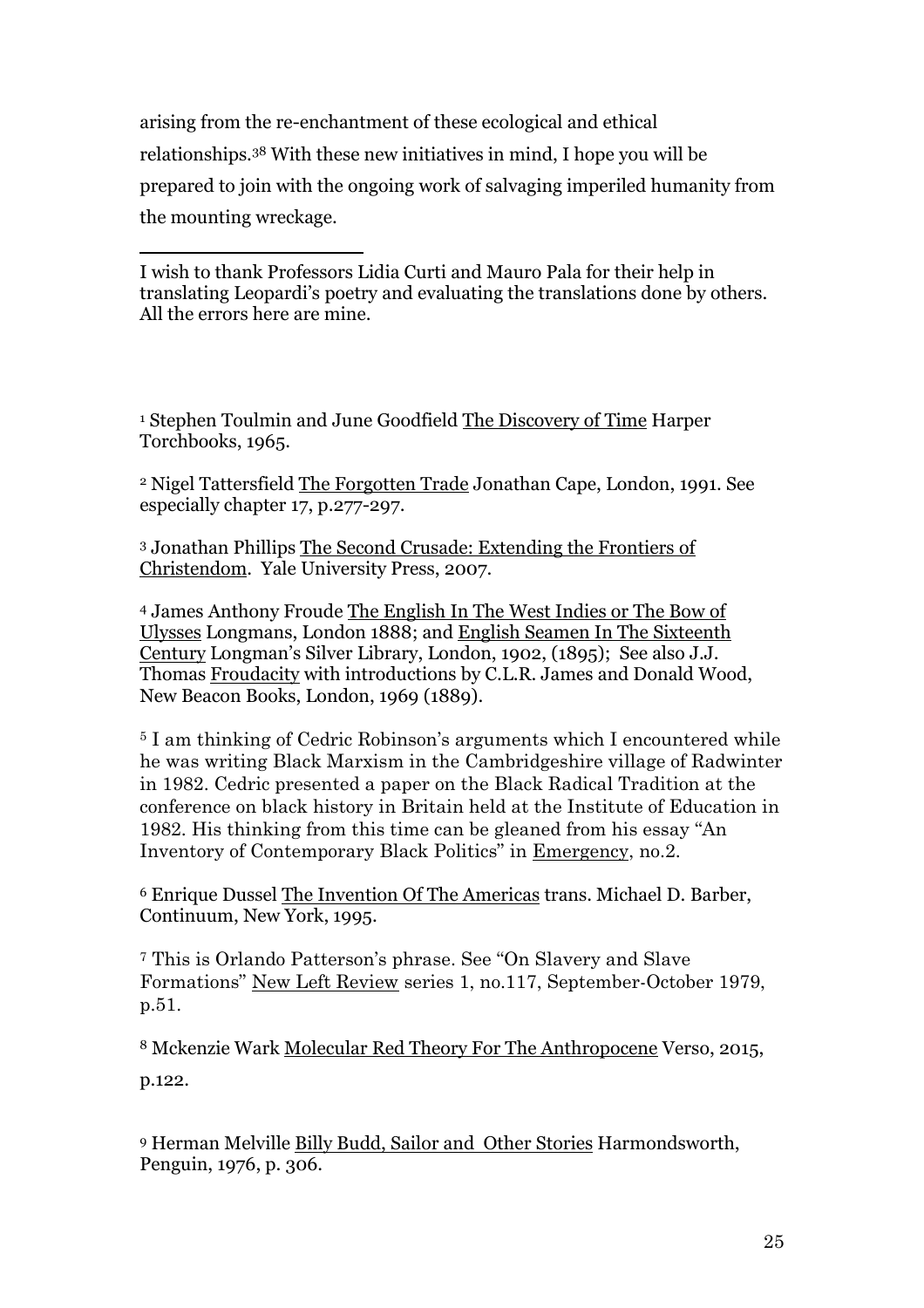<sup>10</sup> Greg Grandin "Who Ain't a Slave?" http://chronicle.com/article/Slavery-in-FactFiction/143551/ see also his The Empire Of Necessity: slavery freedom and deception in the new world Metropolitan Books, New York, 2014.

 $\overline{a}$ 

<sup>11</sup> Frederick Douglass The Heroic Slave reprinted in Ronald T. Takaki ed. Violence in the Black Imagination G.P. Putnam and Sons, New York 1972, pp 70-71.

<sup>12</sup> CLR James Mariners Renegades and Castaways Bewick Editions, p.105

<sup>13</sup> Giacomo Leopardi Pensieri a bi-lingual edition, trans. W. S. Di Piero, Louisiana State University Press, 1981, Canto LXVI.

<sup>14</sup> Iris Origo Leopardi A Biography (with a foreword by George Santayana), Oxford Univesity Press, 1935, p.183.

<sup>15</sup> Giacomo Leopardi "Broom or The Flower of The Wilderness" in Canti Bilingual Edition trans. And annotated by Jonathan Galassi Farrar, Strauss and Giroux, New York, 2010, p.291.

<sup>16</sup> G. Singh, ed. Q.D. Leavis Collected Essays 2 The American Novel and Reflections on the European Novel Cambridge University Press, 1985, p.97.

<sup>17</sup> Robin Jenkins The Road To Alto: an account of peasants, capitalists and the soil in the mountains of Southern Portugal, Pluto Press, London, 1979.

<sup>18</sup> Robin Jenkins "Red and Green Red or Green?" Emergency, 3, New Year 1983/4, pp.12-17.

<sup>19</sup> Rachel Carson At The Edge of The Sea Boston, Houghton Mifflin, 1956; John R. Gillis The Human Shore: Sea coasts in History University of Chicago Press, 2012 and The Shores Around Us self published, 2015.

<sup>20</sup> Peter Linebaugh and Marcus Rediker The Many Headed Hydra chapter 5, Beacon Press, Boston, 2000.

<sup>21</sup> Peter Kitson Romantic Literature, Race and The Colonial Encounter Palgrave, 2007, p.31.

<sup>22</sup> See Claire Colbrook The Death of the PostHuman: Essays on Extinction, Volume One

[http://quod.lib.umich.edu/o/ohp/12329362.0001.001/1:9/--death-of-the](http://quod.lib.umich.edu/o/ohp/12329362.0001.001/1:9/--death-of-the-posthuman-essays-on-extinction-volume-one?rgn=div1;view=fulltext)[posthuman-essays-on-extinction-volume-one?rgn=div1;view=fulltext](http://quod.lib.umich.edu/o/ohp/12329362.0001.001/1:9/--death-of-the-posthuman-essays-on-extinction-volume-one?rgn=div1;view=fulltext)

<sup>23</sup> Paul Gilroy Darker Than Blue Harvard University Press, 2010.

<sup>24</sup> Giorgio Agamben Homo Sacer Stanford University Press, p.105.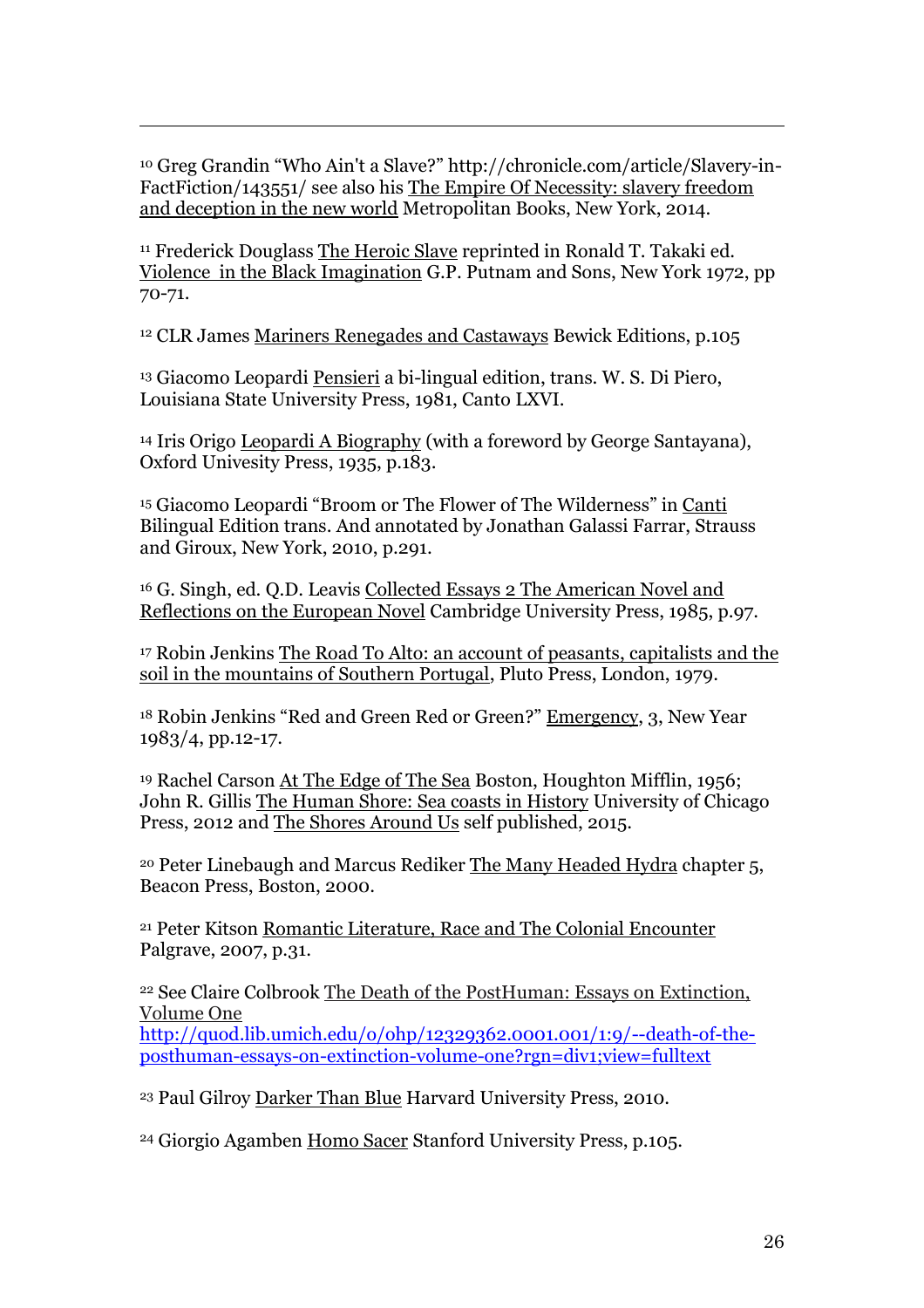$\overline{a}$ <sup>25</sup> Alexander Weheliye Habeas Viscus Duke University Press, 2014. His valuable book identifies the limits of this style of thought when it comes the intractable problems presented by institutionalized racial hierarchy and divisions.

<sup>26</sup> Paul Gilroy Darker Than Blue Harvard University Press, 2010.

<sup>27</sup> George M. Fredrickson Racism A Short History Princeton University Press, 2002.

<sup>28</sup> Edward W. Said Humanism And Democratic Criticism Columbia University Press, New York, 2004, p.13.

<sup>29</sup> There is also a significant and growing body of work that either puts the other side of the argument politically or reconstructs the whole discussion in line with cosmopolitan and planetary ethics that are distant from the Kantian defaults that have usually defined those ambitions in the "western" university context. Examples of the first type can be found in the writing of Jason Moore and Dipesh Chakrabarty. Moore's Capitalism in the Web of Life: Ecology and the Accumulation of Capital, Verso, 2015 is a key text. See also the range of critical voices in his more recent anthology Anthropocene or Capitalocene? PM Press, Oakland, 2016. Andreas Malm's Fingles Capital: The Rise of Steam-Power and the Roots of Global Warming, Verso, 2015, is also useful. Chakrabarty's interventions have been fundamental to this profound reorientation of humanistic thought towards the impending global catastrophe. See, for example, his afterword to the special issue of South Atlantic Quarterly (116:1, January 2017) devoted to debating "climate change" and the Anthropocene. Amitav Ghosh's pointed intervention The Great Derangement University of Chicago Press, 2017 is a lucid illustration of the second variety of work I have in mind here.

<sup>30</sup> Pumla Gobodo-Madikizela, "Empathetic Repair after Mass Trauma: When Vengeance is Arrested" European Journal of Social Theory,11, 3, 2008, p.331, and "Alternatives to Revenge: Building a Vocabulary of Reconciliation Through Political Pardon," in Charles Villa-Vicencio and Eric Doxtader (eds.), The Provocations of Amnesty: Memory, Justice and Impunity, Trenton: New World Press, pp. 51–60, 2003.

<sup>31</sup> The Guardian 15<sup>th</sup> August 2015. https://www.theguardian.com/uk-news/2015/aug/15/david-cameron-saysmigrants-trying-to-break-in-to-uk-illegally

<sup>32</sup> Aimé Césaire Discourse On Colonialism trans. Joan Pinkham, New York: Monthly Review, 1972, (1955) p.56.